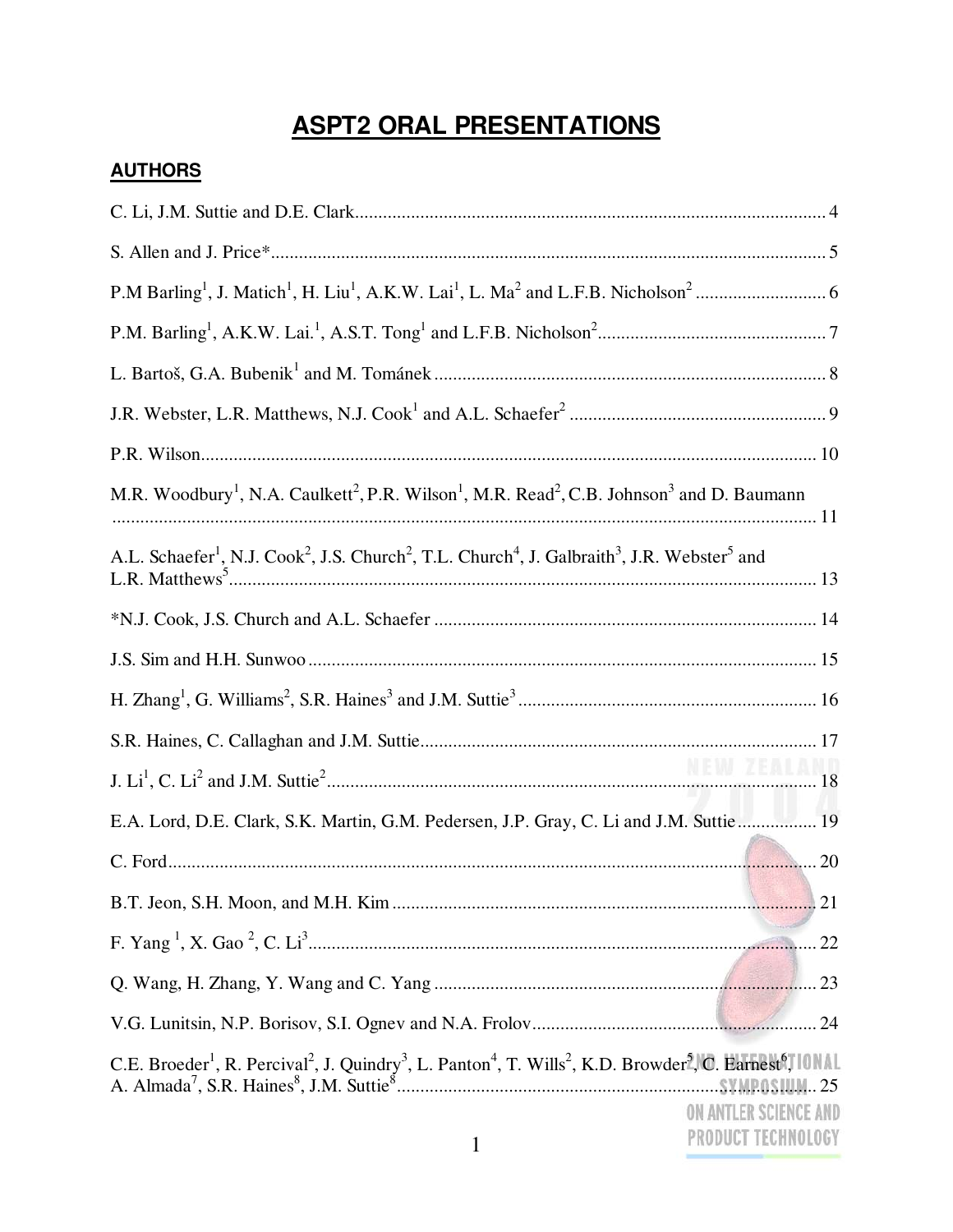# **TITLES**

| Deer antler regeneration: A system which allows the full regeneration of mammalian                                                                                    |
|-----------------------------------------------------------------------------------------------------------------------------------------------------------------------|
|                                                                                                                                                                       |
| The expression of PTHrP and the PTH/PTHrP receptor in growing red deer antler                                                                                         |
| The distribution of growth factors and their receptors in growing red deer antler7                                                                                    |
| The role of adrenal androgens in antler growth of castrated fallow deer (Dama dama):                                                                                  |
| Welfare assessment of a non-chemical method of providing analgesia for humane velvet                                                                                  |
|                                                                                                                                                                       |
| Research in analgesic techniques for antler removal - Canadian studies 11                                                                                             |
|                                                                                                                                                                       |
| Stress responses of elk (Cervus elaphus canadensis) and reindeer (Rangifer tarandus) to                                                                               |
| Study of glycosaminoglycans-rich antler products as safe and therapeutic nutraceuticals 15                                                                            |
|                                                                                                                                                                       |
| Toxicological evaluation of New Zealand freeze dried deer velvet powder 16                                                                                            |
| Velvet activity index (VAI <sup>TM</sup> ): a quality index for deer velvet and deer velvet products 17                                                               |
| Comparative studies on pharmacognostics and pharmacology of Chinese wapiti (Cervus                  <br>ON ANTLER SCIENCE AND<br>PRODUCT TECHNOLOGY<br>$\overline{2}$ |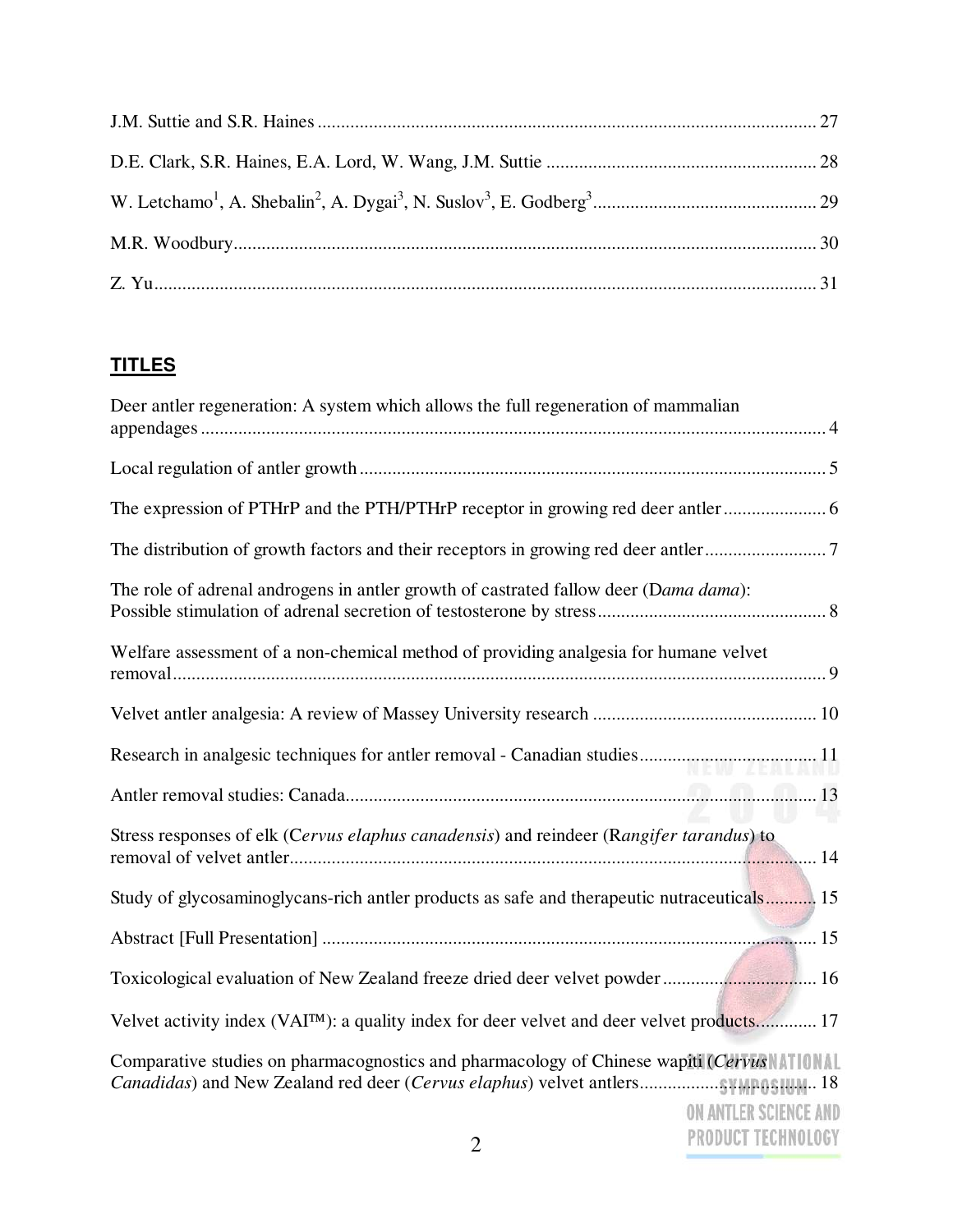| Profiling genes expressed in the regenerating tip of red deer (Cervus elaphus) antler 19 |
|------------------------------------------------------------------------------------------|
|                                                                                          |
|                                                                                          |
|                                                                                          |
|                                                                                          |
|                                                                                          |
| The effects of New Zealand deer antler velvet supplementation on body composition,       |
|                                                                                          |
|                                                                                          |
| Velvet deer products as new nutragenomic sources: The Russian perspective 29             |
|                                                                                          |
| Development of the Chinese deer farming industry and the market for deer velvet 31       |

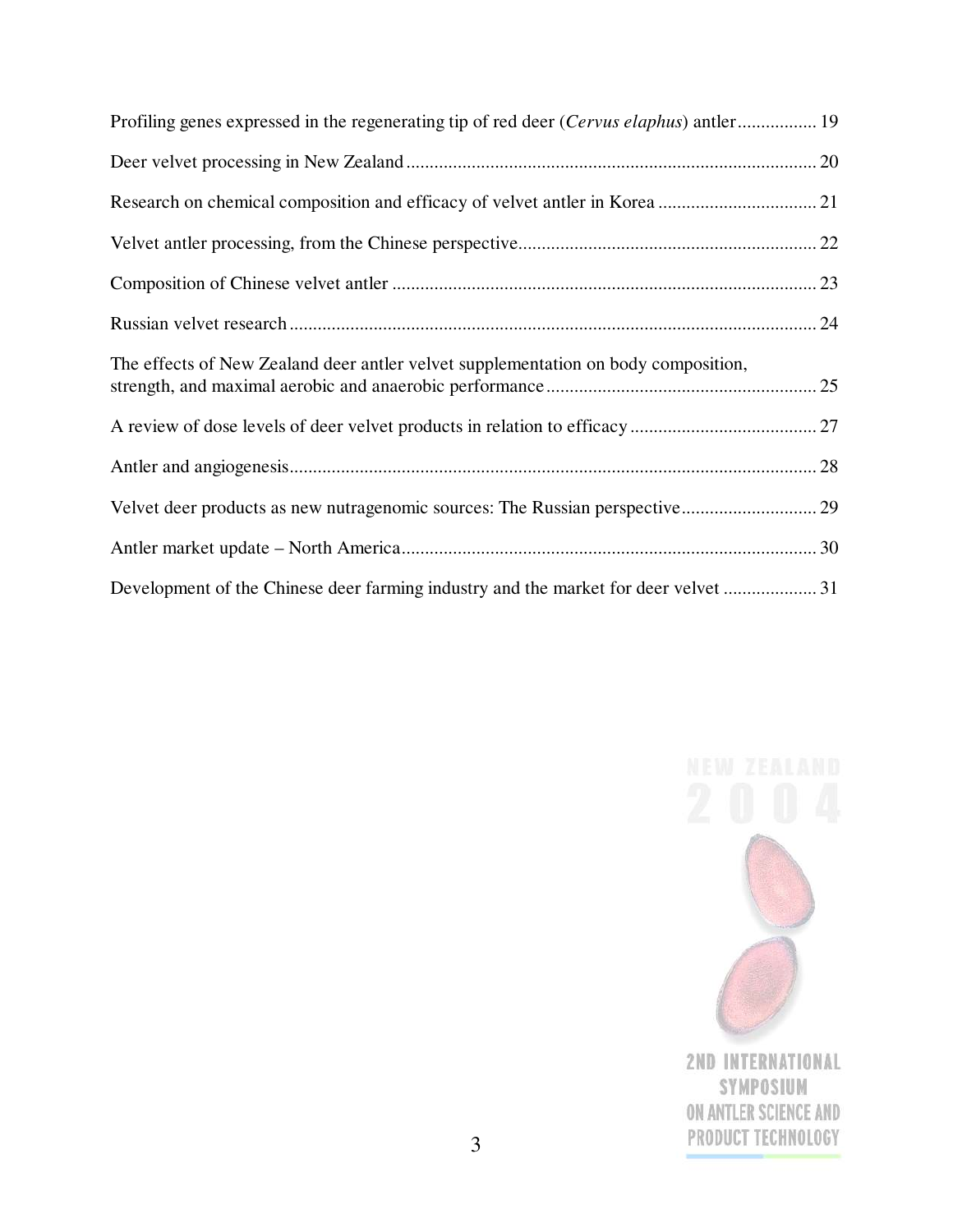### <span id="page-3-0"></span>**Deer antler regeneration: A system which allows the full regeneration of mammalian appendages**

C. Li, J.M. Suttie and D.E. Clark *AgResearch, Invermay Agricultural Centre, Private Bag, Mosgiel, New Zealand*

# **Abstract [Full [Presentation\]](Feb-25 Wednesday/Session 1 (am)/Li Chunyi.pdf)**

Annual antler renewal is an example of epimorphic regeneration and offers a unique opportunity to explore how nature solves the problem of mammalian appendage regeneration. However, a detailed study of this unique process has been lacking. In the past 2 years, we have taken different approaches to investigate it. These approaches include morphology, histology, immunohistochemistry, *in situ* hybridisation and *in vitro* study. Through these studies we have established and tested our three hypotheses: 1) Antler regeneration may not be a blastema-based process. 2) The growth centres in a regenerating antler are built up through the proliferation and differentiation of cells in the distal periosteum/perichondrium of a pedicle stump. Therefore, antler regeneration may be a stem cell-based process. 3) The process of antler regeneration may recapitulate that of first antler generation, in that they both go through the same three types of ossification and the changes in ossification type may be mainly caused by mechanical pressure. In conclusion, the evidence supports the idea that although deer antler regeneration is an example of epimorphic regeneration it is not a blastema-based process, but rather a stem cell-based process. Distal pedicle periosteum provides the only cell source for antler regeneration. Antler regeneration histologically recapitulates the first antler generation. We believe these findings would greatly enhance our current knowledge in antler biology and the regeneration research field in general.

**Keywords:** deer antler, pedicle, epimorphic regeneration, blastema, wound healing

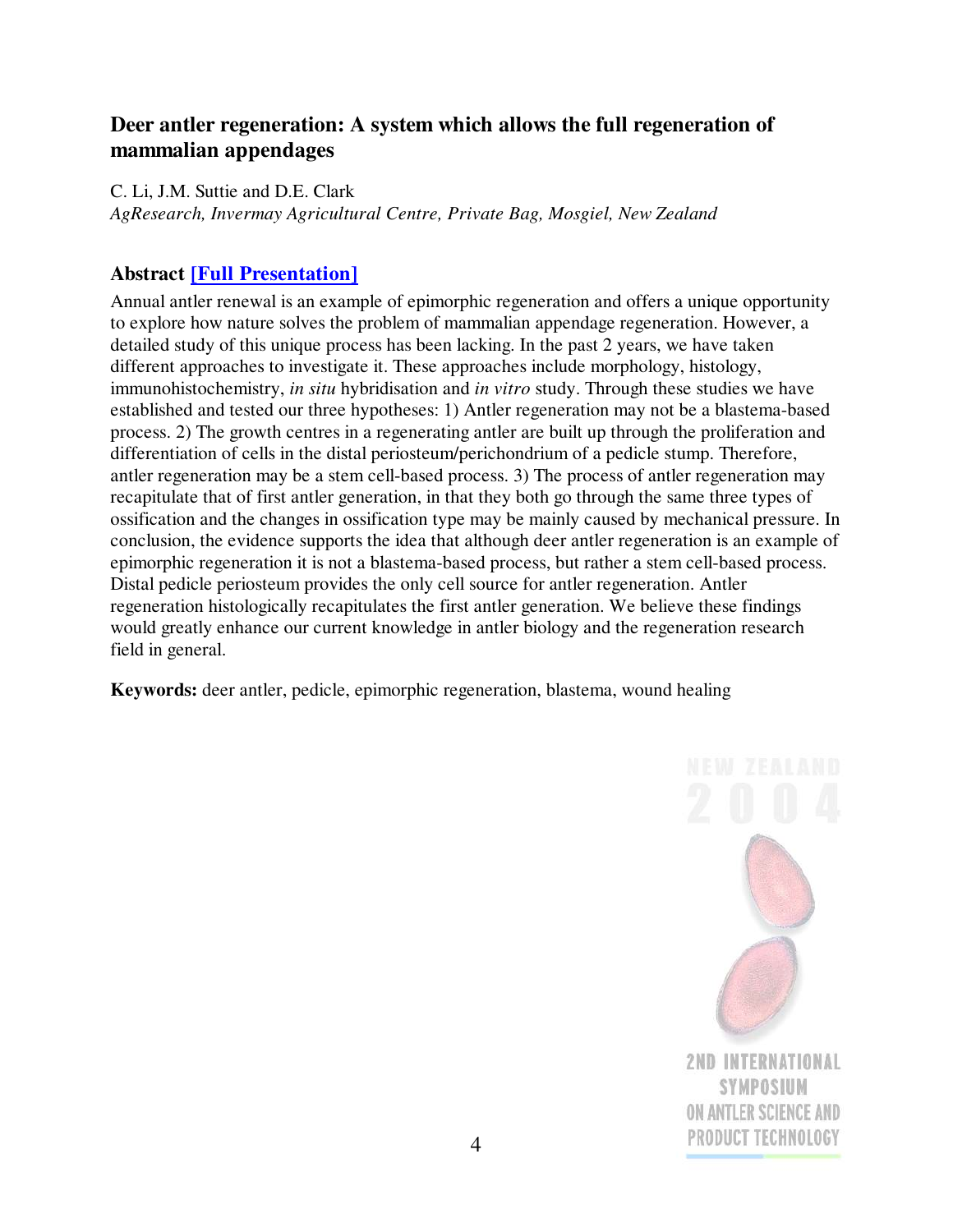#### <span id="page-4-0"></span>**Local regulation of antler growth**

S. Allen and J. Price\*

*\*Department of Veterinary Basic Sciences, Royal Veterinary College, London, UK NW1 OUT*

### **Abstract [Full [Presentation\]](Feb-25 Wednesday/Session 2 (am)/Price.pdf)**

Deer antlers are nature's most dramatic example of mammalian regeneration and therefore understanding the mechanisms that control their development could lead to the development of strategies that can be used to improve the regenerative capacity of humans. Our research explores the hypothesis that the local signalling pathways that regulate skeletal development in the embryo are recapitulated during the annual cycles of antler regeneration. Factors that we have identified as having potentially important roles in antlers include parathyroid-hormone related peptide (PTHrP) and retinoic acid (RA). PTHrP is synthesised locally in antler tissues and acts on cells of the chondrocyte lineage to regulate their differentiation. It also promotes the differentiation of osteoclasts (bone resorbing cells). It does this in part indirectly, through receptor activator of NFκB ligand (RANKL), but also by a RANKL independent mechanism that is likely to involve a direct action on osteoclasts which express the PTH/PTHrP receptor (PPR). We have also studied the localisation of other molecules associated with PTHrP signalling in the developing limb; Indian Hedgehog (IHH) and TGFβ1. We show that these molecules show a very similar pattern of expression to PTHrP and PPR, particularly in bone forming cells (osteoblasts), which suggests that these molecules may be important regulators of their differentiation. A function of TGFβ1 *in vivo* may be to stimulate production of PTHrP since in cultures of osteoblast progenitor cells TGFβ1 increases the synthesis of PTHrP. Retinoic acids (RAs) have been shown to be important regulators of both limb bone development and limb regeneration in newts. Antler tissues contain several RAs, including *all-trans*, 9-*cis*, and 4-*oxo*-RA. RAs are most likely synthesised locally as retinaldehyde dehydrogenase 2 (RALDH2), a RA synthesising enzyme, is present in antler, particularly in cells of the osteoblastic lineage. These cells also express retinoic acid receptors RARα and RARβ, and *in vitro* RA increases ALP in cultures of mesenchymal cells which indicates that one of its roles is to induce osteoblast differentiation. RA treatment also promotes the formation of osteoclasts *in vitro*. These results indicate that PTHrP and RA may be key regulators of the transition from cartilage to bone in the regenerating antler. They also provide further evidence that regeneration in adult mammalian tissues is likely to be regulated by factors that also control skeletal development in the embryo.

**Keywords**: deer, osteoclasts, osteoblasts, regeneration, parathyroid hormone related peptide, indian hedgehog, transforming growth factor β, retinoic acid, retinaldehyde dehydrogenase 2.

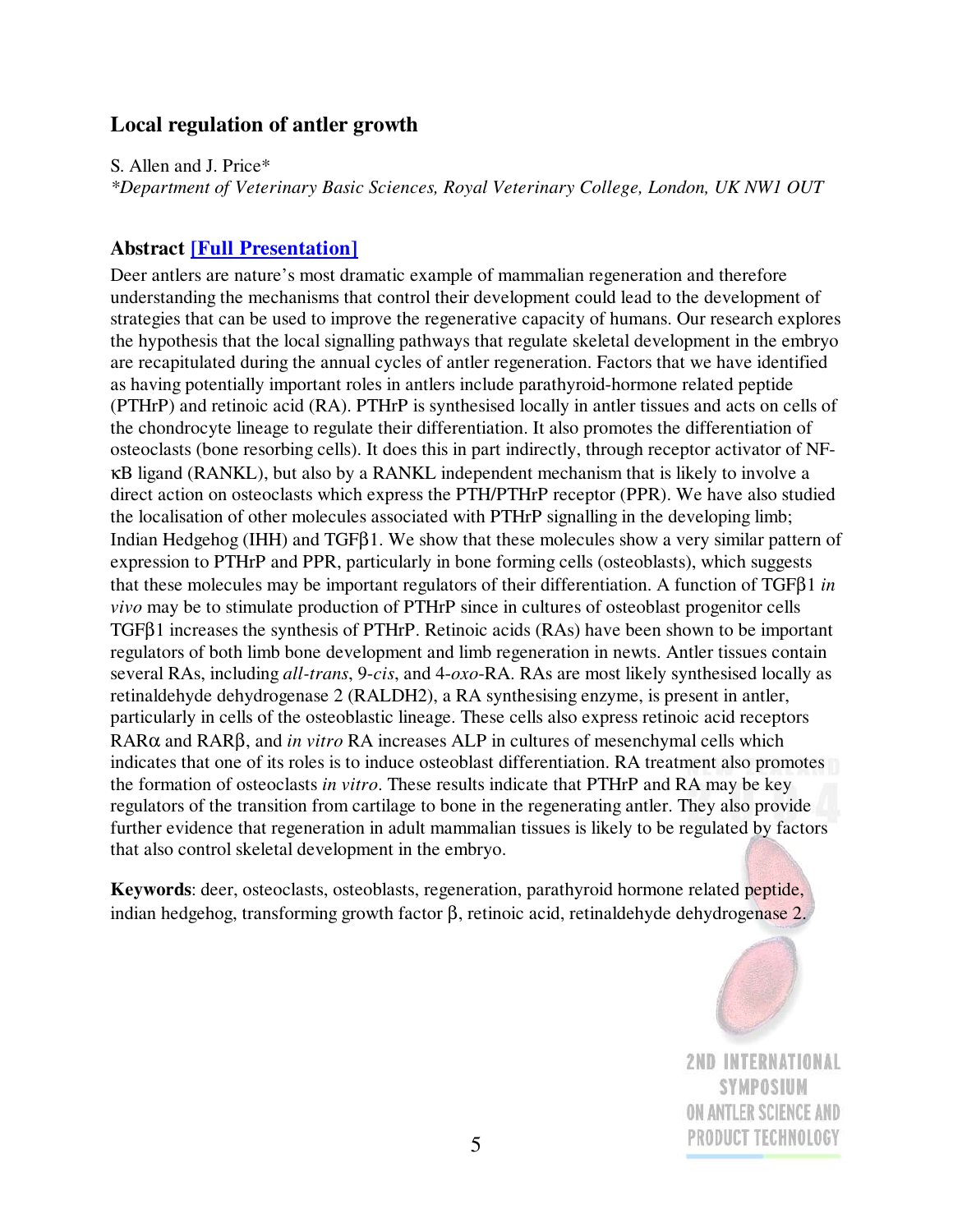### <span id="page-5-0"></span>**The expression of PTHrP and the PTH/PTHrP receptor in growing red deer antler**

P.M Barling<sup>1</sup>, J. Matich<sup>1</sup>, H. Liu<sup>1</sup>, A.K.W. Lai<sup>1</sup>, L. Ma<sup>2</sup> and L.F.B. Nicholson<sup>2</sup> *1 School of Biological Sciences, University of Auckland and <sup>2</sup>Anatomy with Radiology, Faculty of Medical and Health Sciences, University of Auckland.*

### **Abstract [Full [Presentation\]](Feb-25 Wednesday/Session 2 (am)/Barling - Talk 1.pdf)**

Antlers grow at a rate unparalleled in mature mammals and in a manner similar to that of bone development in the fetus. Such rapid growth requires precise synergistic control of the development of both antler compartments, namely trabecular bone and antler skin (velvet). Current knowledge of antler growth and development is limited and does not include specific understanding of how such rapid tissue growth is coordinated and maintained. The aim of this study was to localise parathyroid hormone related peptide (PTHrP) and its principal receptor, the parathyroid hormone/parathyroid hormone-related peptide receptor (PTH/PTHrP receptor) in the developing bone and skin of the antler ("spiker") of 1 year old red deer, using light microscope immunohistochemistry and *in situ* hybridization. Strong, overlapping and specific expression of both PTHrP and its receptor was seen in developing osseocartilaginous structures within the antler, including mesenchyme, chondrocytes, osteoblasts and osteocytes, confirming and extending current understanding of the central role that PTHrP plays in the co-ordination of bone development and growth. We also observed a marked expression of both PTHrP and the PTH/PTHrP receptor in the underlying layers of velvet epidermis. The presence of PTHrP within nuclei and the PTH/PTHrP receptor on keratinocytes suggests both autocrine and intracrine involvement of PTHrP in the growth of epidermis and epidermal appendages. This has significant implications for the understanding of skin growth and undoubtedly contributes to the unique visual and histological appearance of velvet. The findings support the concept that signalling of PTHrP, by interaction with the PTH/PTHrP receptor, plays a key role in the growth of both antler compartments. Such control is important for co-ordination of the processes of cell division and differentiation required for the rapid expansion of antler tissues.

**Keywords**: parathyroid hormone related peptide; PTH/PTHrP receptor; autocrine; intracrine; mesenchyme; chondrocyte; osteoblast; osteoclast; keratinocyte; dermis; epidermis*; in situ* hybridization; immunohistochemistry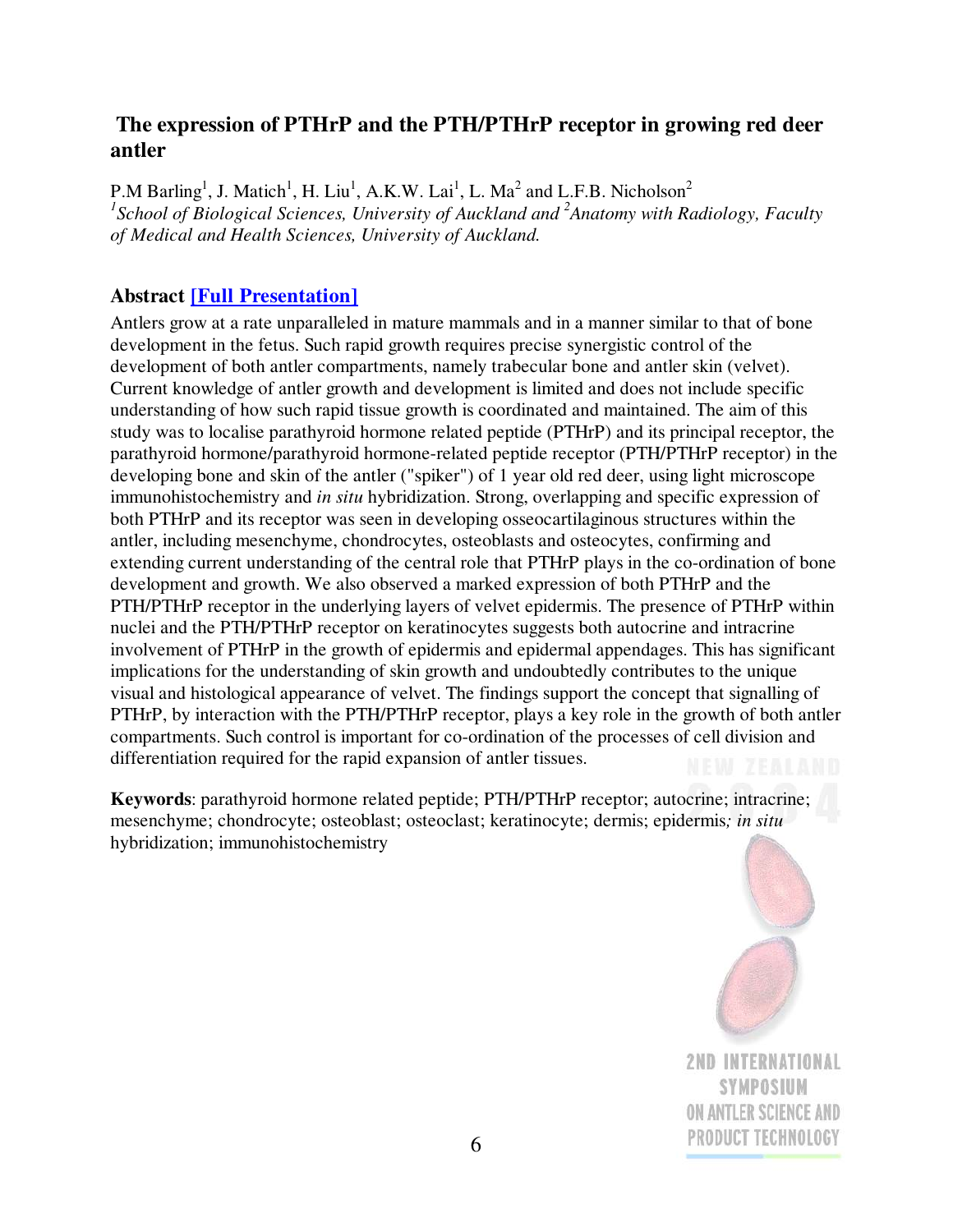### <span id="page-6-0"></span>**The distribution of growth factors and their receptors in growing red deer antler**

P.M. Barling<sup>1</sup>, A.K.W. Lai.<sup>1</sup>, A.S.T. Tong<sup>1</sup> and L.F.B. Nicholson<sup>2</sup> *1 School of Biological Sciences, University of Auckland and <sup>2</sup>Anatomy with Radiology, Faculty of Medicine and Health Sciences, University of Auckland.*

### **Abstract [Full [Presentation\]](Feb-25 Wednesday/Session 3 (pm)/Barling - Talk 2.pdf)**

Periosteum of early antler buds grafted beneath the skin can give rise to a small antler at the site of grafting. This antler becomes covered in velvet, is shed at the end of the growing season and will regrow the following year [Goss RJ and Powell RS (1985) Journal of Experimental Zoology 235: 359-373]. The development of antler velvet is primarily determined by the underlying osteogenic antler tissue to which it is attached. We therefore hypothesise that a paracrine process is central to communication between the osseous compartment and the skin. We have sought to identify a mechanism for this cross-talk by visualising the distributions of a number of growth factors and their receptors in the growing antler. These include EGF and the EGF receptor (EGFR); FGF2 and the FGF receptors FGFR1, FGFR2 and FGFR3; BMP2, BMP4 and BMP14, and the BMP receptors, BMPRI and ACTRII. These signalling systems have been identified in osteogenic cells and are known to play important roles in skin development and growth. To date, regulation of the growth of antler skin has not been attributed to any one of these systems. We have used light microscope immunohistochemistry to determine the distribution of these growth factors and their receptors in relation to development in both the osseous compartment and integument of antler. The patterns of expression were similar in all systems in that these growth factors and also their receptors were expressed on the surface of cells in the epidermis and associated dermal appendages, sebaceous glands and hair follicles, but at lower levels in the dermis. In the osseous compartment, they were localised on the surface of cells of the mesenchyme, chondrocytes, osteoblasts and osteocytes. There were significant differences in the patterns of immunoreactivity which were specific to each signalling system: EGFR was absent from superficial layers of epidermis and expressed at low levels in mesenchyme, chondrocytes and osteoblasts when compared to its ligand, EGF. Nuclear staining for FGF2 and all three of its receptors was apparent in sebocytes, suggesting that it has an intracrine function in sebaceous glands. Intense staining was evident for FGF2 and FGFR1 on the endothelial cells of blood vessels in both the dermis and in early mesenchyme. ACTRII was expressed weakly in osteocytes compared to other BMPs and their receptors. We conclude that these signalling systems are all widely distributed in growing antler but in a pattern which suggests they have a predominantly autocrine function, similar to that seen in early fetal development of bone and skin.

**Keywords**: EGF, EGF receptor, FGF2, FGF receptors, BMP2, BMP4, BMP14, BMP receptors, integument, epidermis, mesenchyme, chondrocyte, osteoblast, osteocyte, intracrine, autocrine, paracrine, immunohistochemistry.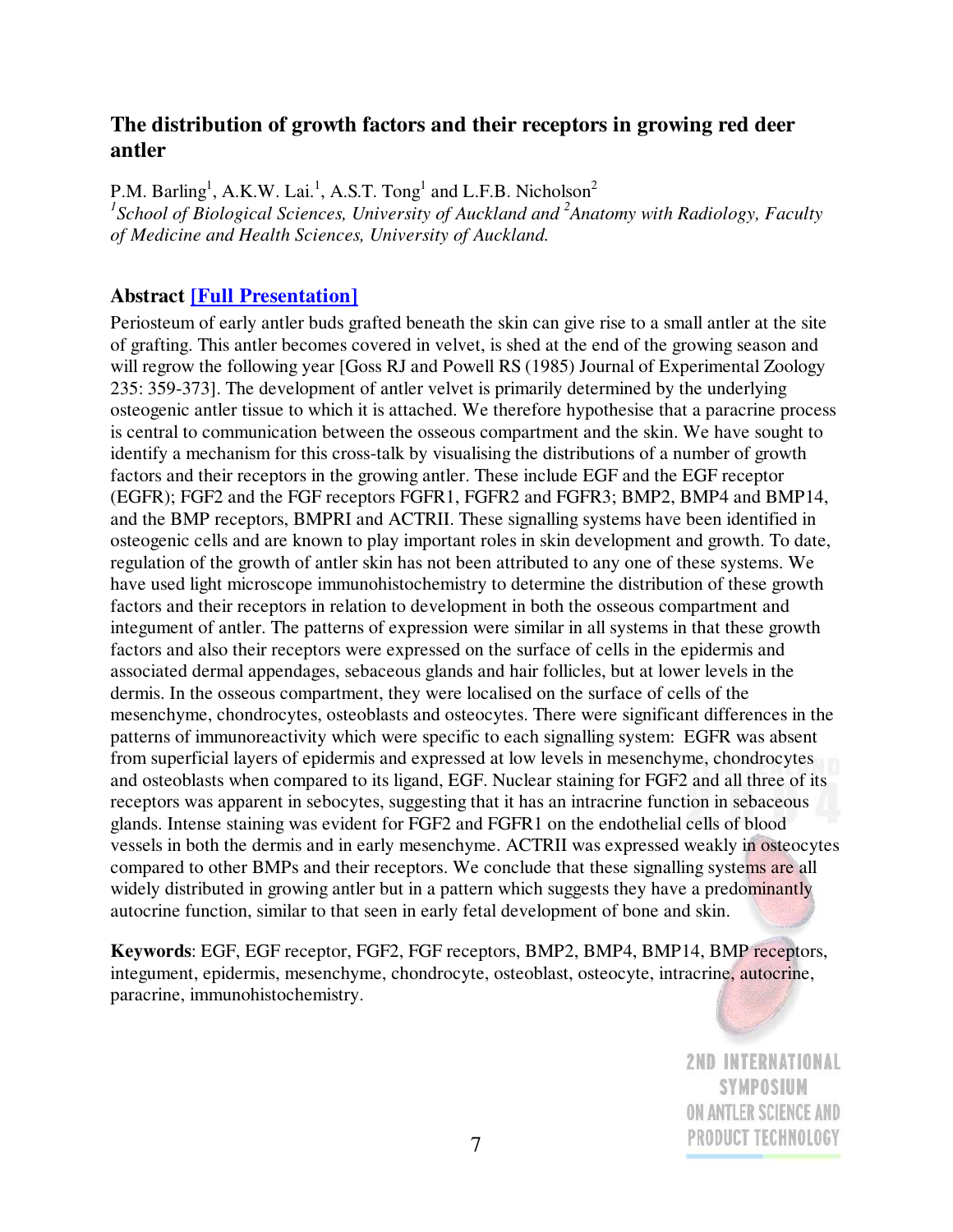### <span id="page-7-0"></span>**The role of adrenal androgens in antler growth of castrated fallow deer (D***ama dama***): Possible stimulation of adrenal secretion of testosterone by stress**

L. Bartoš, G.A. Bubenik<sup>1</sup> and M. Tománek

*Research Institute of Animal Production, P. O. B. 1, CZ-104 01 Praha 10-Uhín*-*ves, Czech Republic, <sup>1</sup>University of Guelph, Guelph, Ontario N1G 2W1, Canada*

### **Abstract [Full [Presentation\]](Feb-25 Wednesday/Session 3 (pm)/Bartos.pdf)**

Recently we have reported spontaneous mineralization and sequestration of antlers in castrated fallow deer (*Dama dama)*. In the present study we tested two interrelated phenomenona: 1) the role of androgens (particularly testosterone) in the regulation of antler growth and 2) the role of stress-induced ACTH secretion in antler mineralization. Blood samples from twelve surgically castrated fallow bucks were taken regularly, starting approximately 12 months after surgery (February) and continued at two-weekly intervals till the end of September. During handling, the bucks were weighed and the entire lengths of their antlers were measured. The time between February 16 and September 9 is referred to as a "Period with no treatment". Then the bucks were divided in two equal groups. One group was given  $0.5$  ml of a solution containing  $50 \mu$ g of ACTH, intramuscularly (ACTH group). 0.5 ml of physiological saline was administered to the second group (Control group). The period of ACTH treatment started on September 22, when the first ACTH/control application was performed. Four further doses were applied at two to three day intervals. After this time the amount of ACTH was doubled to  $100 \mu$ g and four additional injections at 2-3 day intervals were administered. Blood sampling, animal weighing and antler measurements were performed one week after the last application of ACTH and then on eight further occasions at two-week intervals. The study finished on February 8, one year after the experiment began.

During the "Period with no treatment" antler growth correlated significantly with testosterone levels. This finding further supports the concept of stimulatory effects of low concentrations of androgens on antler growth.

While ACTH administration seemed to cause a short-termed elevation in testosterone levels, surprisingly, no effects on cortisol concentration were detected. There was a sharp, significant increase in testosterone levels after treatment in both, ACTH and Control groups, however. In view of these findings, we hypothesized, that an increased frequency of handling caused a stress response in the Control group, resulting in the secretion of adrenal testosterone. As a consequence, by the end of the observation, all six bucks of the ACTH group and four of the six deer of the Control group mineralized their antlers and the process of velvet shedding followed.

**Keywords**: antler growth, castrates, fallow deer, *Dama dama*, testosterone, stress, ACTH, adrenal gland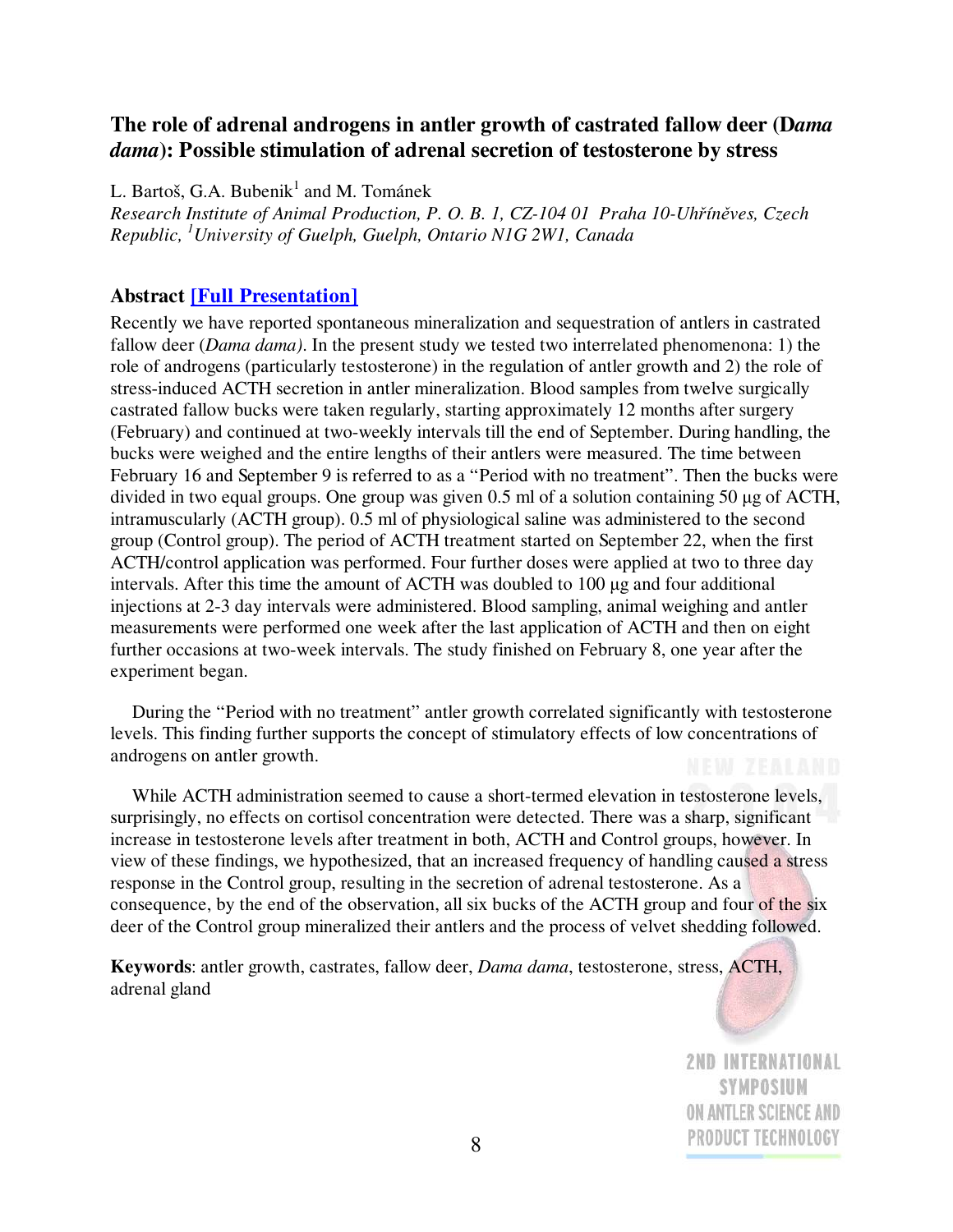### <span id="page-8-0"></span>**Welfare assessment of a non-chemical method of providing analgesia for humane velvet removal**

J.R. Webster, L.R. Matthews, N.J.  $\mathrm{Cook}^1$  and A.L. Schaefer<sup>2</sup> *AgResearch, Private Bag 3123, Hamilton, New Zealand <sup>1</sup>Alberta Agriculture Food and Rural Development, Lacombe, Alberta Canada <sup>2</sup>Agriculture and Agri-Food Canada, Lacombe Research Centre, Alberta, Canada*

#### **Abstract [Full [Presentation\]](Feb-25 Wednesday/Session 3 (pm)/Webster.pdf)**

The requirement for natural and chemical free velvet products has raised concerns over the current use of lignocaine as an analgesic agent because of the potential for residues in the harvested antler. Effective analgesia is crucial for the continued commercial removal of velvet antler and a number of non-chemical alternatives to lignocaine have been investigated. Evaluation has centred on the quality of analgesia and humaneness of application, usually in comparison to lignocaine. One method which has shown considerable promise in both these areas following a great deal of scientific scrutiny is based on high pressure compression of the pedicle. This paper describes the development and evaluation of a method of compression analgesia and presents some new data on behavioural changes following velvet-removal using either compression or lignocaine for analgesia. The data support the conclusion that the method is a safe and effective non-chemical alternative to lignocaine.

**Keywords**: red deer, velvet removal, compression, lignocaine, behaviour, analgesia, welfare

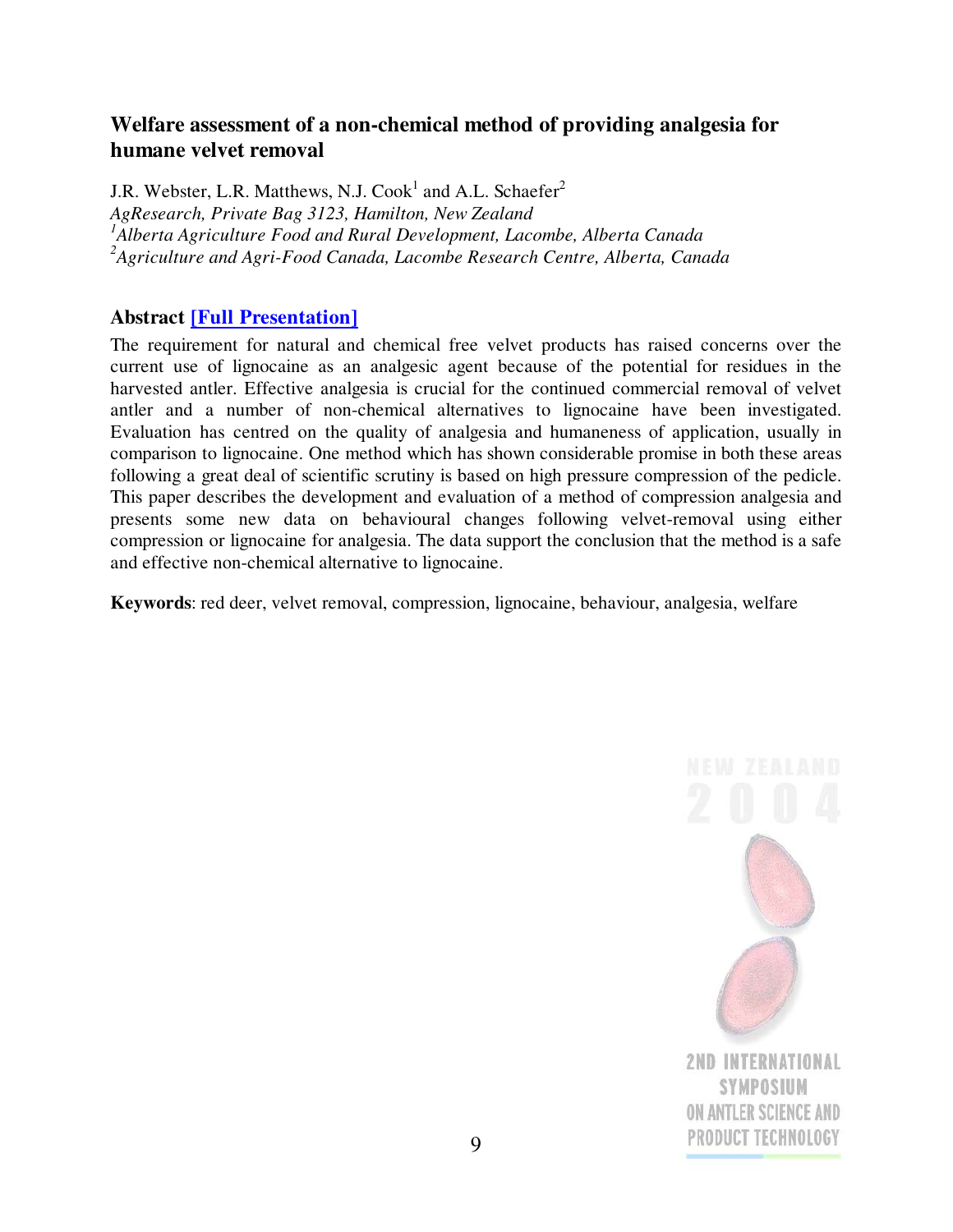### <span id="page-9-0"></span>**Velvet antler analgesia: A review of Massey University research**

P.R. Wilson

*Institute of Veterinary, Animal and Biomedical Sciences, Massey University, Palmerston North, New Zealand*

### **Abstract [Full [Presentation\]](Feb-25 Wednesday/Session 4 (pm)/Wilson.pdf)**

This paper reviews a series of investigations of the efficacy of local anaesthetics for velvet antler removal. Using Lignocaine hydrochloride (2%) the most effective procedure is a high dose ring block around the antler pedicle. Mean time to onset of analgesia was 30-36 seconds. Lower doses and most regional blocks were less reliable. Using a ring block, mean time to onset was similar for mepivacaine (2%) but delayed for bupivacaine (0.5%). Studies replicated in yearling and adult stags produced similar results.

Mean duration of analgesia was 92 minutes after lignocaine, 270 minutes after mepivacaine, and 270-460 minutes, depending on formulation, after bupivacaine. Combinations of long- and short-acting local anaesthetics provided no synergy for duration, but mixtures with lignocaine tended to provide more rapid onset of analgesia.

These studies confirm that rapid onset, reliable and repeatable analgesia of prolonged duration is achievable using injectable local anaesthetics. This research has defined "best practice", for adoption as the compliance standard in quality assurance programmes for velvet removal.

**Keywords:** velvet antler, analgesia, efficacy, local anaesthetic, lignocaine, bupivacaine, mepivacaine

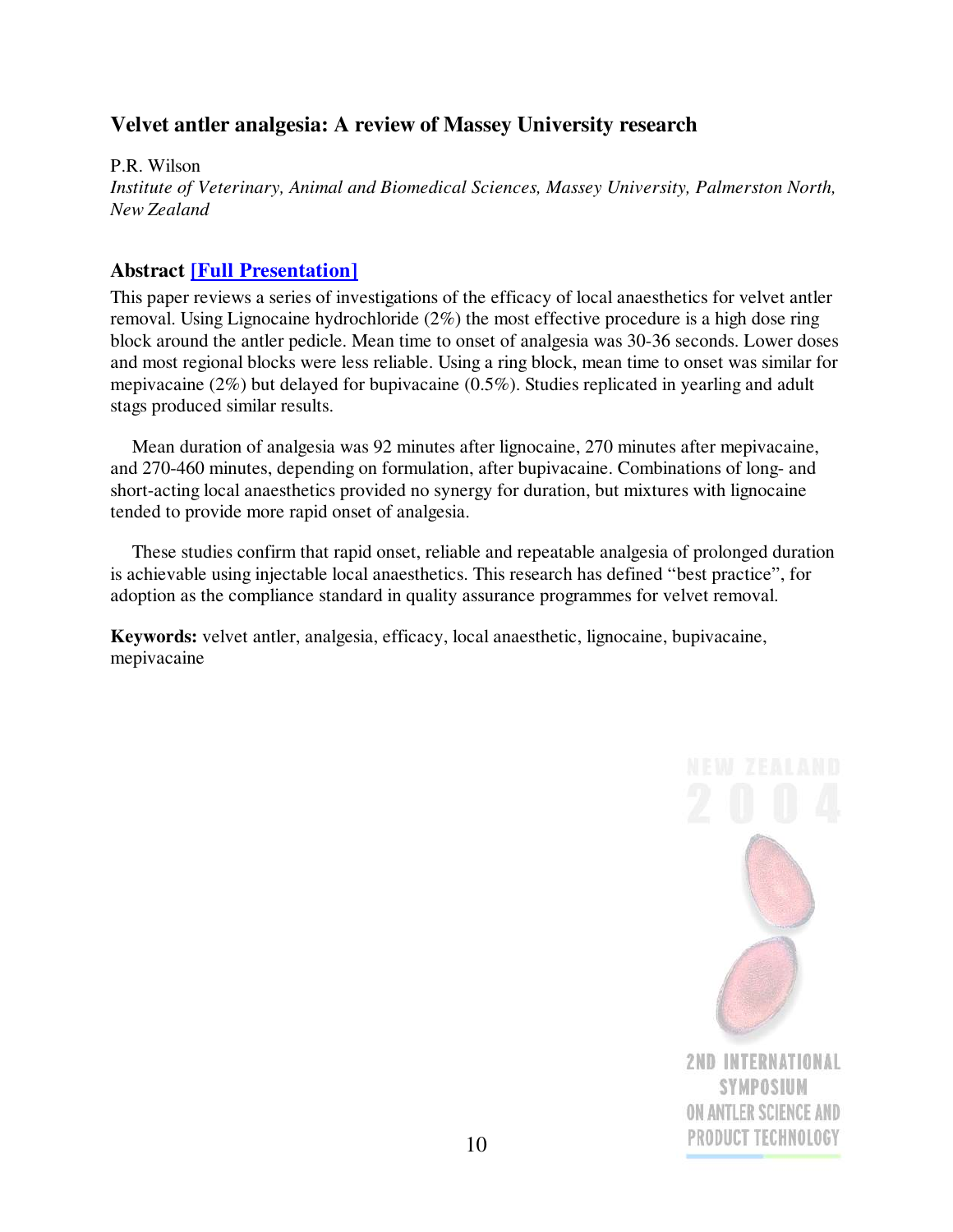#### <span id="page-10-0"></span>**Research in analgesic techniques for antler removal - Canadian studies**

M.R. Woodbury<sup>1</sup>, N.A. Caulkett<sup>2</sup>, P.R. Wilson<sup>1</sup>, M.R. Read<sup>2</sup>, C.B. Johnson<sup>3</sup> and D. Baumann *<sup>1</sup>Western College of Veterinary Medicine, University of Saskatchewan, Saskatoon, Canada, 2 Institute of Veterinary, Animal and Biomedical Sciences, Massey University, Palmerston North, New Zealand, and <sup>3</sup>Baumann Farms Ltd., Falun, Alberta, Canada.*

#### **Abstract [Full [Presentation\]](Feb-25 Wednesday/Session 4 (pm)/Woodbury - Removal Paper.pdf)**

The purpose of the reported experiments was to compare the effectiveness of lidocaine ring block anesthesia (LA) and electroanesthesia (EA) or pedicle compression (CA) for antler removal in elk and red deer given a long acting tranquillizer to remove handling and restraint stress. In two separate experiments, thirty-two male elk were given 1 mg/kg body weight of zuclopenthixol acetate; the next day, they were restrained in a hydraulic chute, provided with electroanesthesia  $(n=16,$  experiment 1), pedicle compression  $(n=16,$  experiment 2), or a lidocaine ring block  $(n=16)$ and had their antlers removed with a saw. Behavioural response to antler removal was scored. Heart rates (HR) and arterial pressures were measured by a catheter connected to a physiological monitor. In experiment 1 significantly more  $(P = 0.032)$  animals responded to antler removal in the EA group. Heart rate increased significantly over time with EA, but not with LA. Heart rate increased from baseline significantly more in the EA group immediately prior to antler removal (*P*  $= 0.017$ ), immediately post antler removal ( $P = 0.001$ ), and at 1 min post antler removal ( $P = 0.017$ ) 0.037). In experiment 2, during application of LA and CA, mean HR and systolic arterial blood pressure increase were greater in the CA group (*P* < 0.05, and *P* = 0.05, respectively). On antler removal more behavioral responses occurred in the CA group  $(P = 0.02)$ . Mean HR increased for both treatment groups when antlers were removed  $(P < 0.01)$ . It was concluded that application of CA may be painful, and that CA and EA were not as effective as LA for analgesia for velvet antler removal.

In a third experiment twenty-seven, 2-year-old red deer stags were randomly allocated to control, LA, or CA treatment groups and used to compare changes in HR and arterial blood pressures due to the application of CA or LA and subsequent antler removal during a minimal plane of halothane anesthesia that permitted somatic and physiologic reaction to a noxious stimulus. Respiratory rate, HR, arterial blood pressures and somatic responses were continuously recorded and compared over three, 4 minute periods: baseline, after application of analgesia, and after removal of a single antler. Heart rate fell during observations in all groups with no significant differences between groups. In the control and LA groups arterial blood pressure was not different from baseline during the application and removal periods, nor between treatment and removal periods. The CA group arterial pressures were significantly higher than baseline during both the application and removal period and higher after antler removal than during treatment. In the control and LA groups, comparisons of the arterial pressure over the combined experimental period did not differ. The CA group arterial pressure was significantly greater over the combined experimental period than both the LA and the control group. One of 9 animals responded somatically to lidocaine injection and 3/9 to compression application. Eight of 9 control animals, 0/9 of the LA group, and 2/9 of the CA group responded somatically to antler removal. More animals responded to antler removal in the control group than in the CA ( $p=0.015$ ) or LA (p<0.001) groups. It was concluded that the application of CA to the antler pedicle is a noxious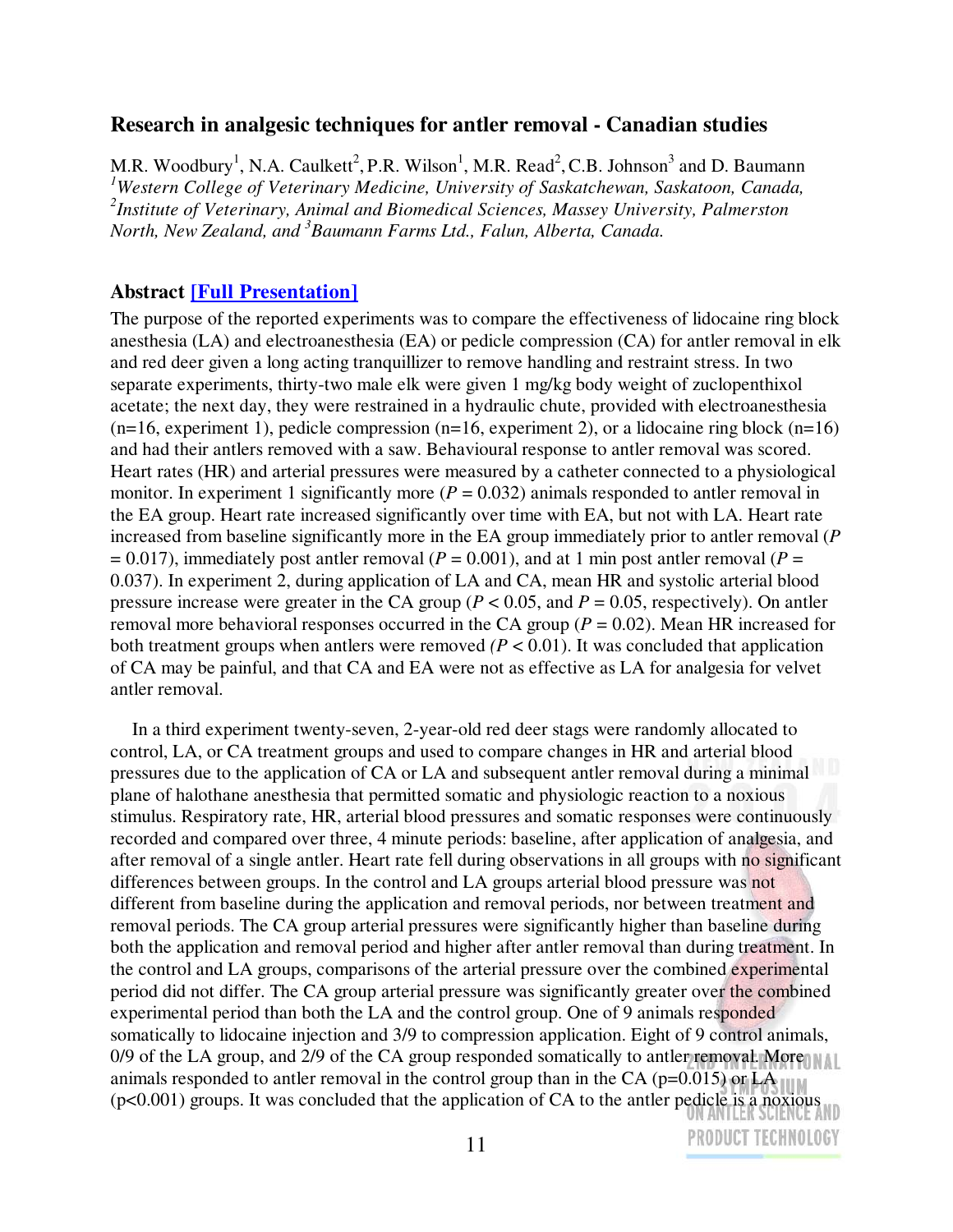stimulus. Also, when compared to LA, compression offers less effective protection against the noxious stimulation of antler removal.

**Keywords:** elk, red deer, antler, antler removal, neuroleptic, electroanalgesia, compression, lidocaine, ring block

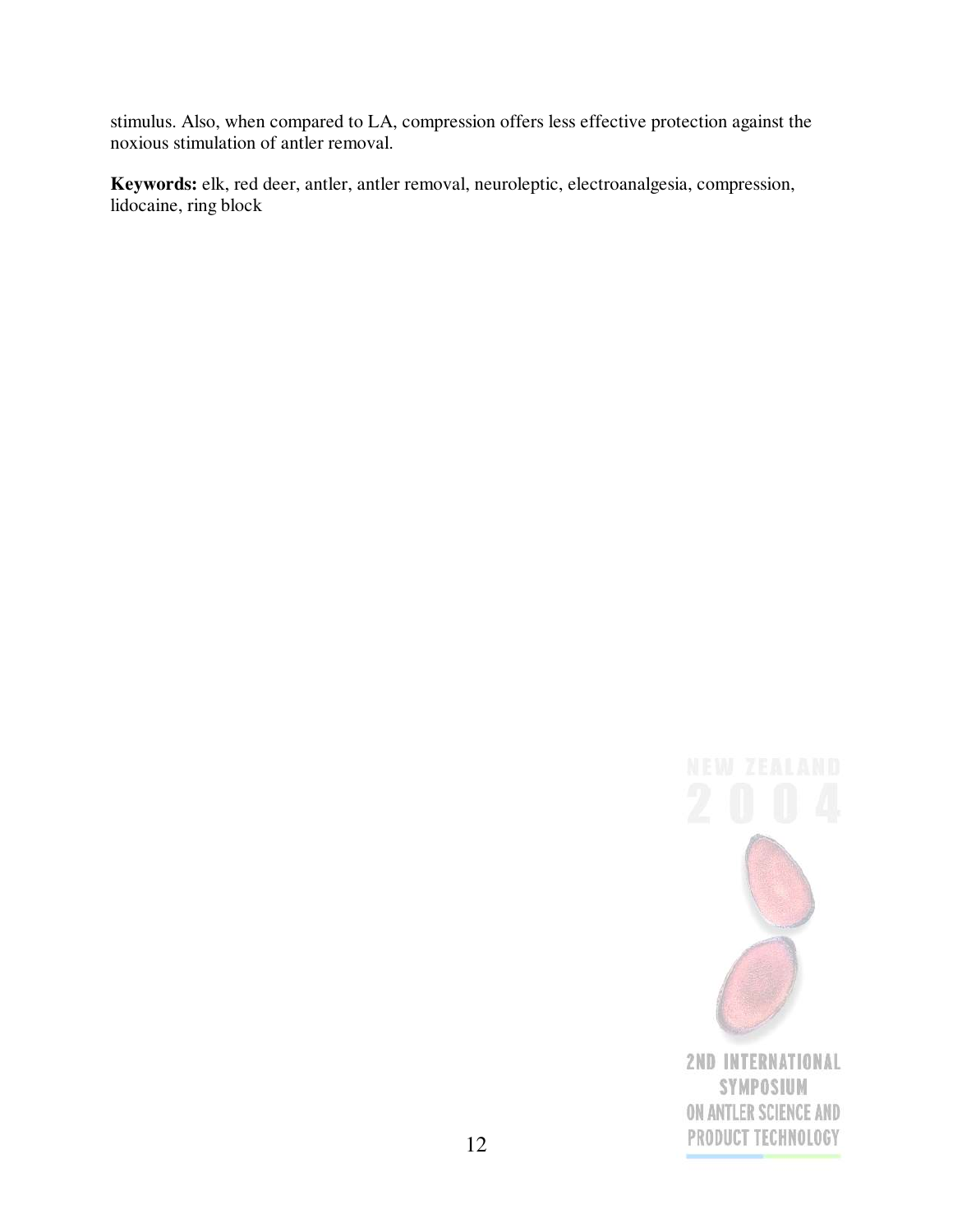#### <span id="page-12-0"></span>**Antler removal studies: Canada**

A.L. Schaefer<sup>1</sup>, N.J. Cook<sup>2</sup>, J.S. Church<sup>2</sup>, T.L. Church<sup>4</sup>, J. Galbraith<sup>3</sup>, J.R. Webster<sup>5</sup> and L.R. Matthews<sup>5</sup>.

*<sup>1</sup>Agriculture and Agri-Food Canada, Lacombe Research Centre, Alberta, Canada; <sup>2</sup>Alberta Agriculture Food and Rural Development, Lacombe, Alberta Canada; Alberta Agriculture Food and Rural Development, Alberta Elk Centre, Leduc, Alberta, Canada; <sup>4</sup>Canadian Rocky Mountain Ranch, Calgary, Alberta, Canada; <sup>5</sup>AgResearch, Ruakura Research Centre, Hamilton, New Zealand*

#### **Abstract [Full [Presentation\]](Feb-25 Wednesday/Session 4 (pm)/Schaefer.pdf)**

As discussed previously (Duncan and Frazer, 1997) an assessment of animal welfare is often best measured through a multi disciplinary approach rather than examining any single methodology. In the aforementioned trials such a multi disciplinary approach was utilized including measurements of adrenocorticoid parameters (salivary cortisol), physiological responses (infrared thermography) and ethological responses (animal behaviour). The response from these parameters can be used to distinguish the stressful nature of the velveting process under different analgesic techniques. In this respect the data from the current studies suggest that the use of electrical analgesia or the organic removal is likely the most stressful. By comparison, the lidocaine treatment elk displayed stress responses which were lower in magnitude but still somewhat higher than or the same as the compression ring treated elk.

**Key Words**: velvet antler; humane removal

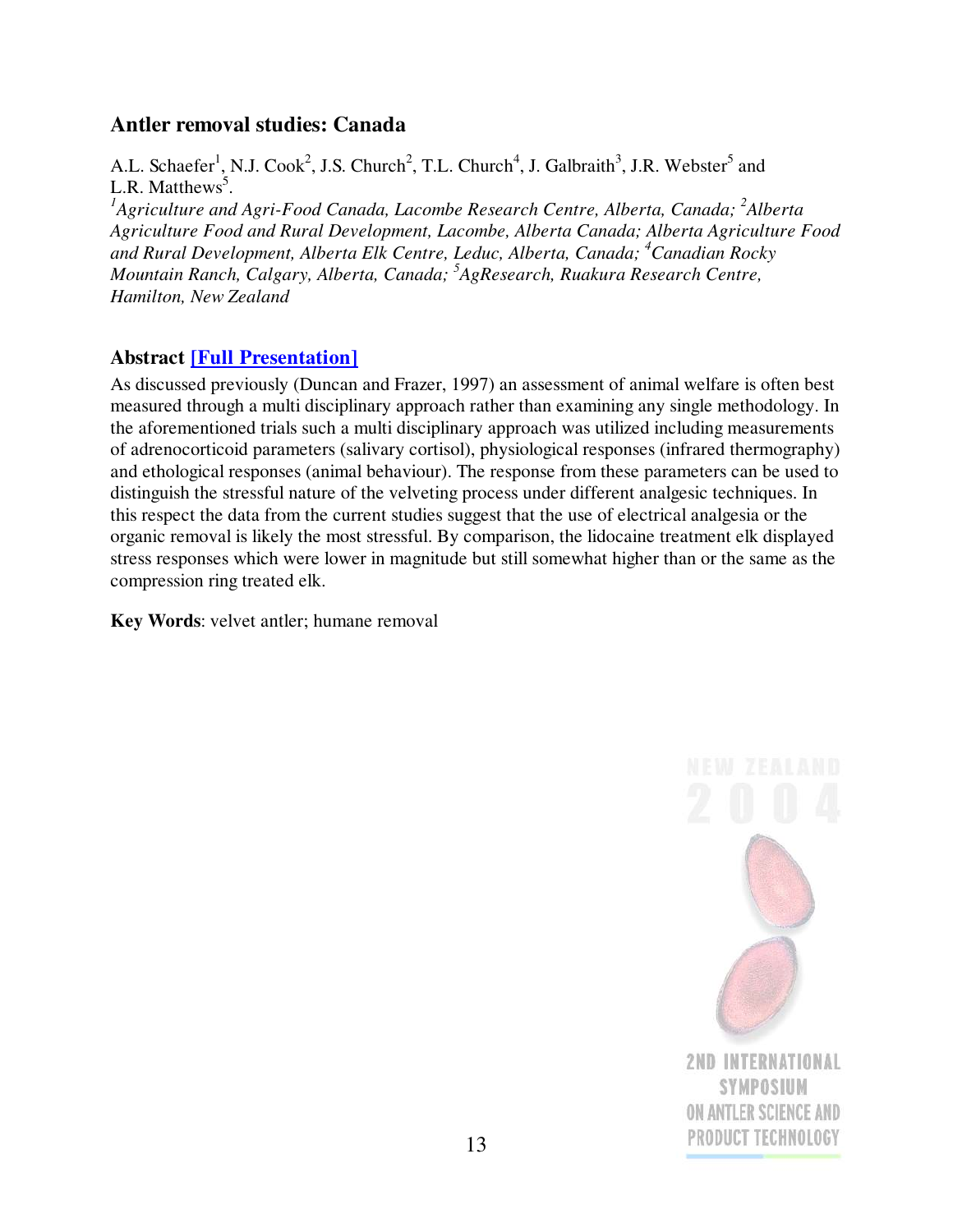# <span id="page-13-0"></span>**Stress responses of elk (C***ervus elaphus canadensis***) and reindeer (R***angifer tarandus***) to removal of velvet antler**

\*N.J. Cook, J.S. Church and A.L. Schaefer *\*Alberta Agriculture Food and Rural Development, Lacombe Research Centre, Lacombe, Alberta, Canada*

### **Abstract [Part of [Presentation\]](Feb-25 Wednesday/Session 4 (pm)/Cook - (2nd Half of Talk Only).pdf)**

The relative efficacy of pain management procedures for the humane removal of velvet antler from elk (*Cervus elaphus canadensis*) and reindeer (*Rangifer tarandus*) has been the subject of six (6) studies. Pain management techniques have included lidocaine (LIDO), electrical analgesia (EA), hand-tight tourniquet compression (TC) and high-tension compression (COMP). Control groups have included removal of antler without pain control, so-called 'organic' removal (ORG), restraint without removal (SHAM), and the insertion of an ear-tag without anaesthetic (TAG). Adrenocortical responses to velveting were assessed using measures of salivary cortisol in samples collected Pre-cut and Post-cutting of antler. Metabolic responses were assessed by infrared thermographic analysis of radiated temperature from the lachrymal gland region of the eye. The data presented examine mean levels between sampling times, the relationship between concentrations in different samples and the relationships between concentration and restraint time and time in barn. Treatment effects were examined by comparisons of mean levels, correlation coefficients and receiver-operating characteristic (ROC) curves. In general, painful procedures (ORG, EA and TAG) were associated with higher levels of adrenocortical activation. Treatments such as LIDO and COMP were less associated with stress responses. The combined data from six (6) studies of stress responses of deer to velvet removal indicated that the COMP technique had efficacy for pain control and may be less associated with stress responses than LIDO.

**Keywords:** velvet antler, pain management, salivary cortisol, infrared thermography, receiveroperating characteristic (ROC) curves

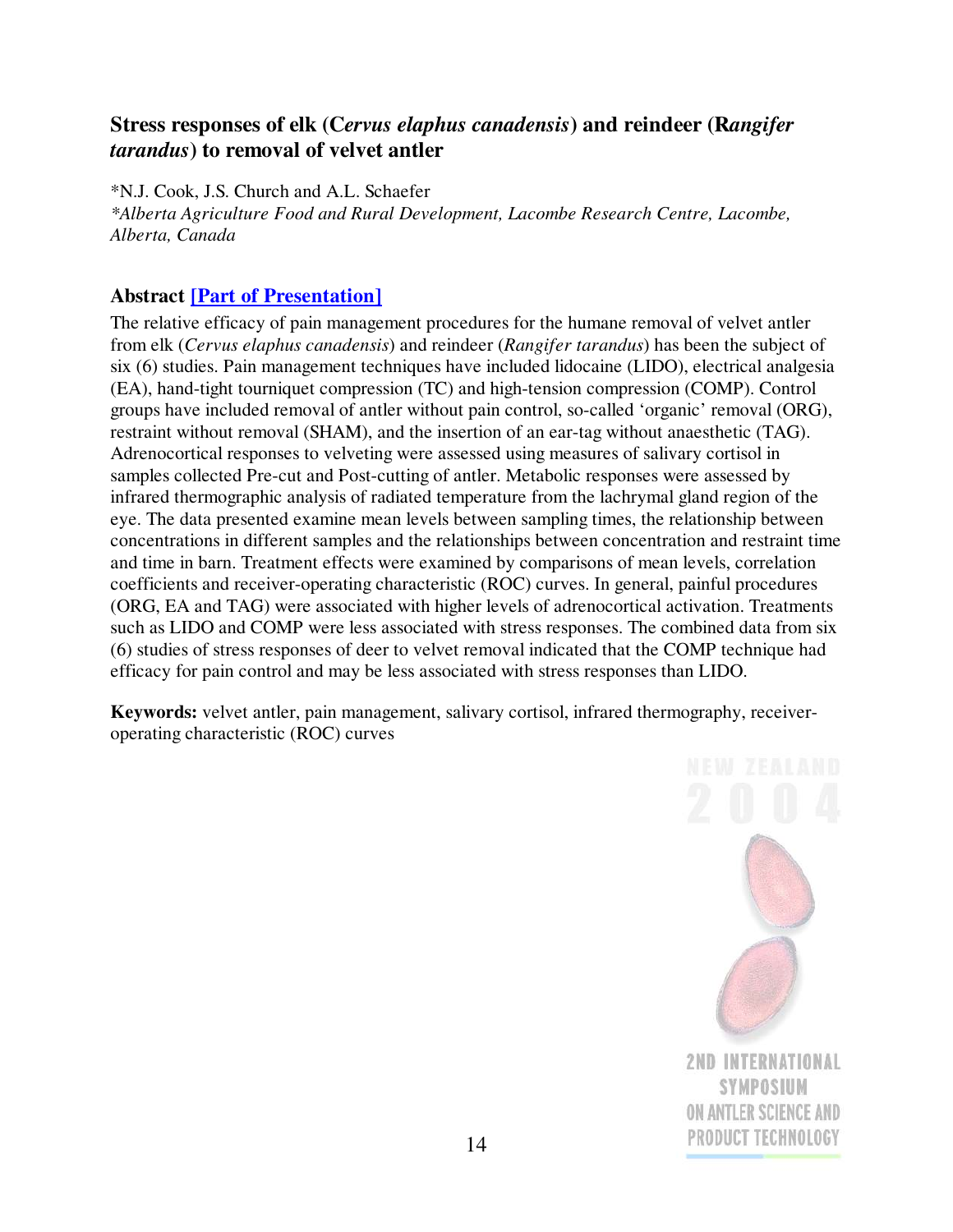# <span id="page-14-0"></span>**Study of glycosaminoglycans-rich antler products as safe and therapeutic nutraceuticals**

J.S. Sim and H.H. Sunwoo

*Department of Agricultural, Food and Nutritional Science, University of Alberta, Edmonton, AB, Canada*

# **Abstract [Full [Presentation\]](Feb-26 Thursday/Session 1 (am)/Sunwoo.pdf)**

Deer farming commenced as a viable industry in Alberta since 1970. It has rapidly emerged as an alternative form of animal agriculture. Velvet antler is the product that the industry has offered relative to the rapidly expanding market between the agrifood and health sectors. There is a lack of scientific data and public awareness regarding velvet antler. Today's health conscious consumers in the West are interested in using antler nutraceuticals. The newly emerging functional food market in North America has created an enthusiasm among producers and researchers to develop value-added antler nutraceuticals. The opportunity for developing nutraceuticals out of deer antlers appears vast with strong demand in North America. The purpose of this initiative is to look at antler beyond its traditional herbal medicinal practices, to scientifically verify many claimed health benefits, to commercially explore Alberta produced velvet antler for nutraceutical uses in the North American health/food market. It must be scientifically validated first. Scientific validation of health claims and establishing stringent production and quality standards of antler nutraceuticals from Alberta grown velvet products will be focused in this initiative.

Keywords: velvet antler; nutraceuticals; agrifood; health; osteoarthritis

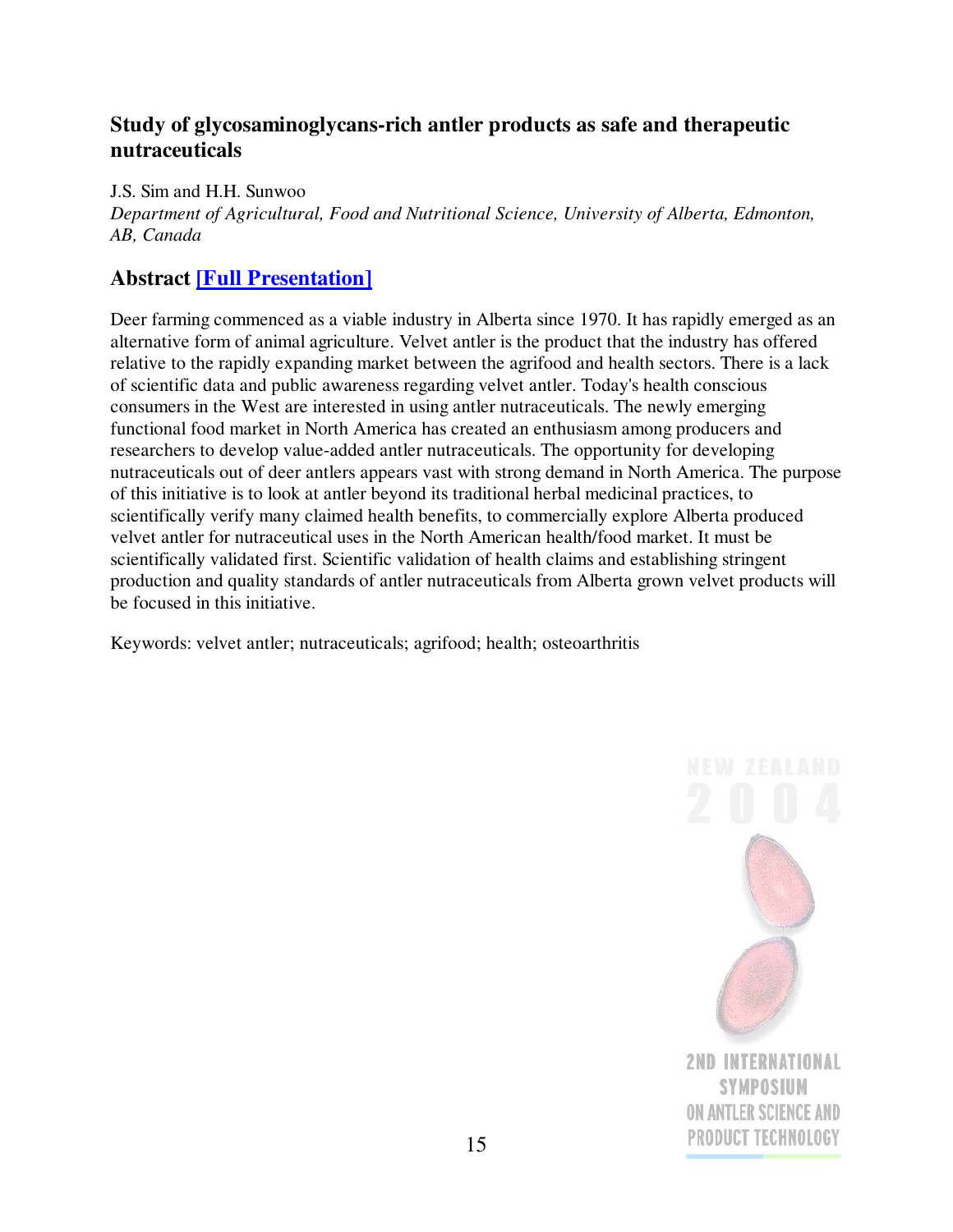### <span id="page-15-0"></span>**Toxicological evaluation of New Zealand freeze dried deer velvet powder**

H. Zhang<sup>1</sup>, G. Williams<sup>2</sup>, S.R. Haines<sup>3</sup> and J.M. Suttie<sup>3</sup>

*<sup>1</sup>Natural Products Research Unit, School of Pharmacy, University of Otago, Dunedin, New Zealand. <sup>2</sup>Department of Laboratory Animal Science, School of Medicine, University of Otago, New Zealand. <sup>3</sup>AgResearch(Invermay), Mosgiel, New Zealand.*

#### **Abstract**

The toxicity status of deer velvet antler must conclusively be demonstrated to Western consumers who, unlike people in Eastern countries, do not have the benefit of millennia of use to support its safety. Our previous studies have shown that NZ deer velvet powder, which was dried by a traditional style hot-water dipping method, was not toxic in acute and 90-day subchronic toxicity tests in rats (*Food and Chemical Toxicology*, 38: 985-90, 2000). In recent years, however, the freeze-drying processing method has greatly gained in importance in NZ. This development has largely been driven by the preference of the US consumers for freeze-dried product. Over the last six years, a research programme has been conducted at the School of Pharmacy, University of Otago to evaluate the safety and efficacy of NZ freeze dried deer velvet powder. Results from our general toxicity studies, which include acute, 90-day subchronic, 8-month and reproductive/development toxicity tests, suggested that NZ freeze dried deer velvet powder was safe when administered orally to rats at a high dose level (1000 mg/kg). In this presentation we will report findings from these studies and a general discussion that will include issues related to nutraceuticals safety and public (including health professional) acceptance for their use.

**Keywords:** velvet, freeze-dried, healthfood, neutraceutical, safety, toxicity

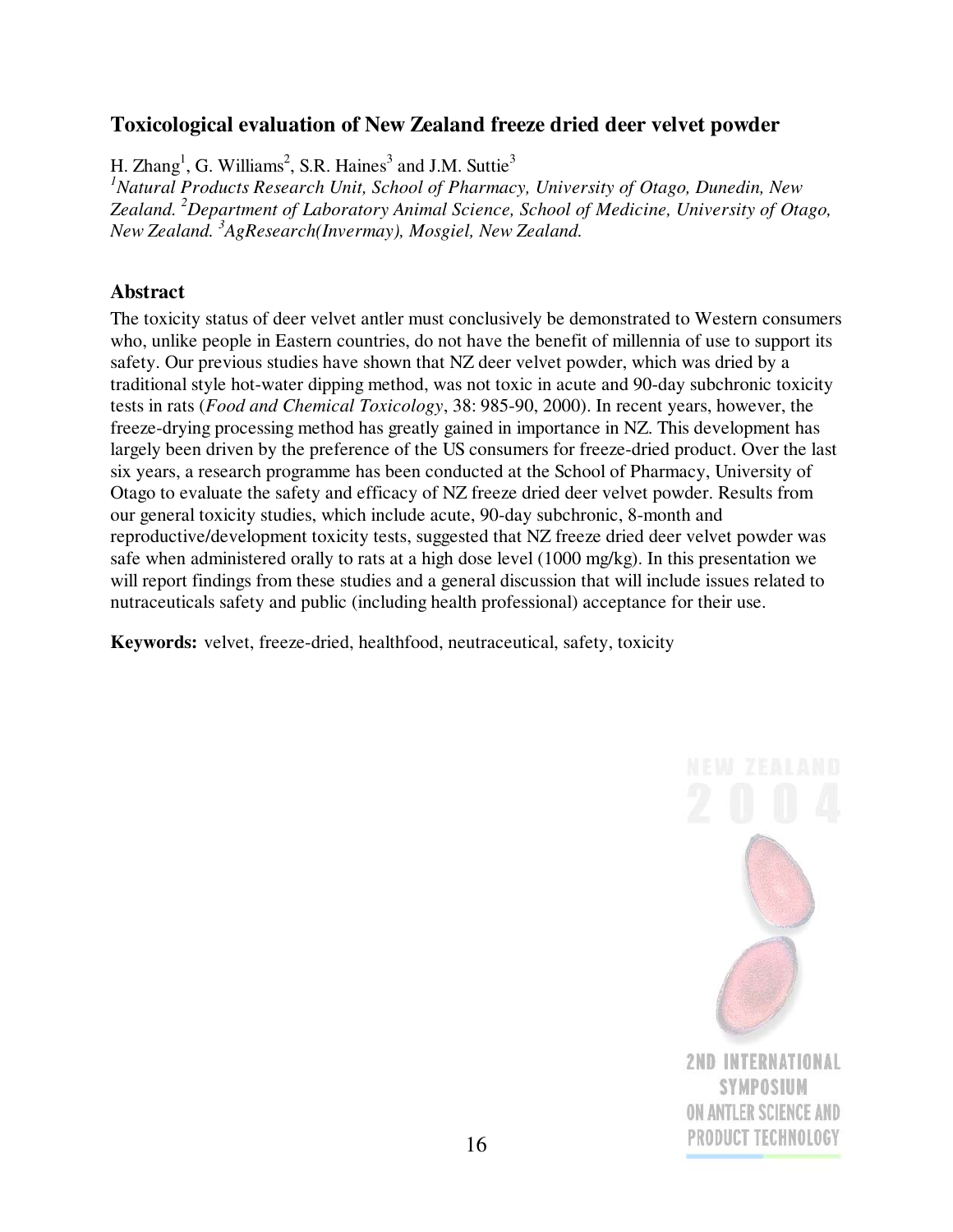# <span id="page-16-0"></span>**Velvet activity index (VAI): a quality index for deer velvet and deer velvet products.**

S.R. Haines, C. Callaghan and J.M. Suttie *AgResearch, Invermay Agricultural Centre, Private Bag 50034, Mosgiel, New Zealand*

## **Abstract [Full [Presentation\]](Feb-26 Thursday/Session 2 (am)/Haines.pdf)**

Consumers of healthfood products expect to be able to compare the quality, and likely relative efficacy, of similar products from a variety of manufacturers. This has not been possible for deer velvet products because of a lack of a suitable quality standard. In this paper, a new standard is proposed, which combines measures of the water-soluble and of the organic solvent-soluble fractions of deer velvet products into a single index, the Velvet Activity Index (VAI<sup>TM</sup>). The VAI<sup>™</sup> is readily determined with good precision and is suitable for use with a wide variety of product forms, including extracts. It reflects deer velvet quality and commercial value much more reliably than the current *de facto* standard, ash content. In future it is proposed that the VAI<sup>TM</sup> be adopted for use as a quality indicator in the Industry Agreed Minimum Standards programme for New Zealand deer velvet products.

**Keywords**: VAI™, velvet, products, composition, activity, quality, index, protein, lipid, gel filtration chromatography, ash

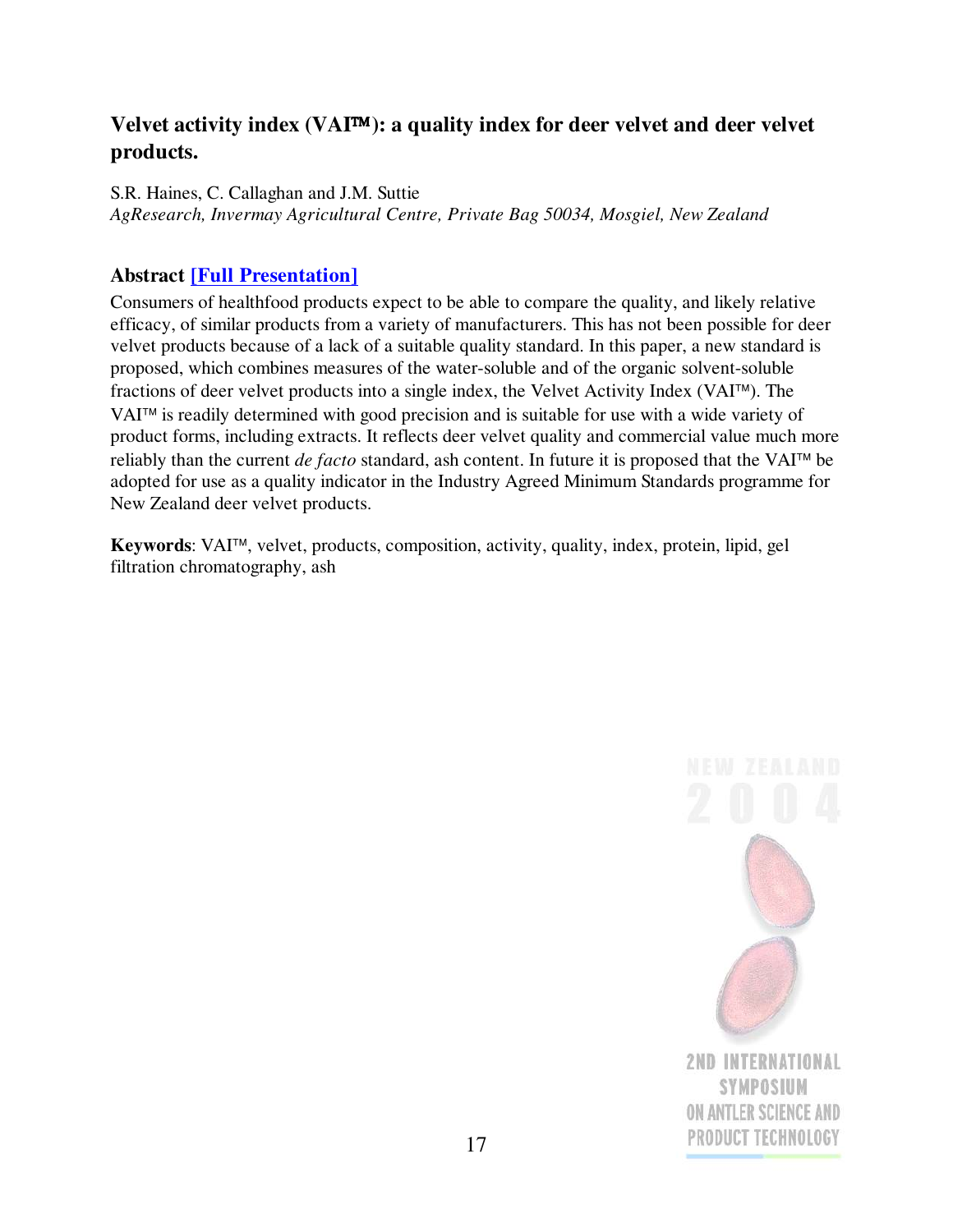# <span id="page-17-0"></span>**Comparative studies on pharmacognostics and pharmacology of Chinese wapiti (***Cervus Canadidas***) and New Zealand red deer (***Cervus elaphus***) velvet antlers**

J.  $Li<sup>1</sup>$ , C.  $Li<sup>2</sup>$  and J.M. Suttie<sup>2</sup>

*1 Institute of Chinese Materia Medica, China Academy of Traditional Chinese Medicine, Beijing 100700. <sup>2</sup>AgResearch, Invermay Agricultural Centre, Puddle Alley Private Bag 50034, Mosgiel, New Zealand*

# **Abstract [Full [Presentation\]](Feb-26 Thursday/Session 2 (am)/Li Junde.pdf)**

There is very little data comparing the composition and efficacy of velvet antler from different species and different countries. Any existing comparisons are confounded by crucial variables which influence efficacy including stage of velvet development at removal and stag age. The present study offered the opportunity to compare samples of velvet antler from China and New Zealand where stag age and time of removal since casting of the previous hard antler could be controlled. Variables remaining included species, nutrition and processing method. The gross and microscopic morphology of the velvet antlers was compared and found to be very similar between the samples. The chemical composition was also similar but Chinese wapiti may have been slightly more calcified at the time of removal. A toxicity test revealed no significant differences between the samples. Velvet antler from both species was equally potent at elevating peripheral red and white blood cells in anaemic mice. There were no significant differences either on the stimulation of mouse abdominal macrophages, swimming duration or cold tolerance although both samples performed significantly better than control treatments in all experiments. Overall this study revealed that the performance of Chinese wapiti velvet antler was almost identical to that of New Zealand red deer velvet in a series of tests conducted on samples which were controlled for age of stags and stage of development at removal.

**Keywords:** Chinese wapiti, New Zealand red deer, velvet antler, comparison, efficacy

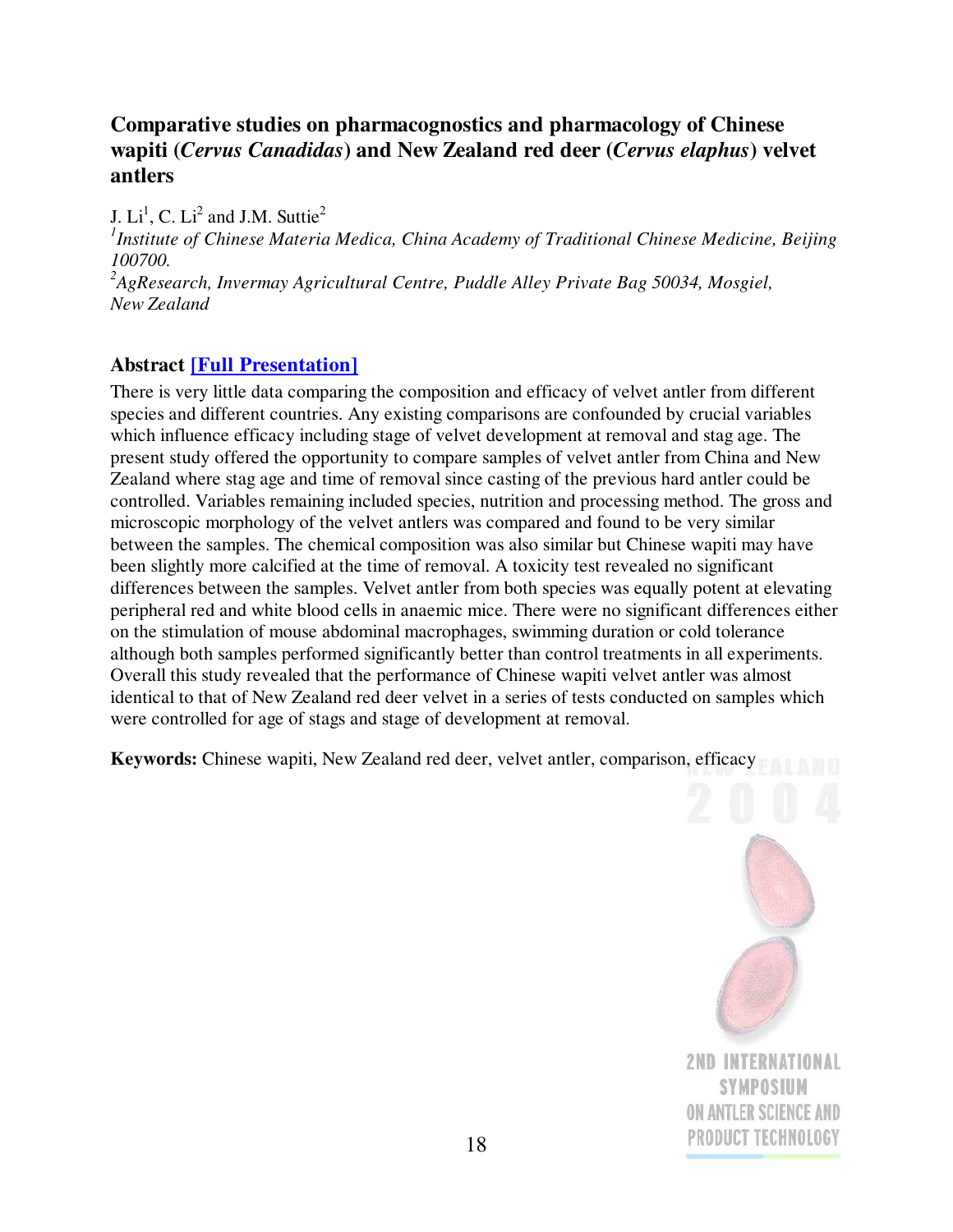### <span id="page-18-0"></span>**Profiling genes expressed in the regenerating tip of red deer (***Cervus elaphus***) antler**

E.A. Lord, D.E. Clark, S.K. Martin, G.M. Pedersen, J.P. Gray, C. Li and J.M. Suttie *Bioactive Discovery, AgResearch Ltd., Invermay Agricultural Centre, Private Bag 50034, Mosgiel, New Zealand*

# **Abstract [Full [Presentation\]](Feb-26 Thursday/Session 2 (am)/Lord.pdf)**

A database of genes expressed in the tip of regenerating red deer (*Cervus elaphus*) antler was constructed to investigate the molecular profile of this well known traditional Chinese medicine material. A total of 4,516 expressed sequence tags (ESTs) consisting of 930 unique genes (378 clusters and 552 singletons) were examined in the present study. Identification of genes related to extra cellular matrix, cell cycle, and cell dynamics provides not only valuable insights into the molecular mechanism of antler growth, but also plausible explanations for the potential biological activity of velvet antler. Of particular interest are the 22% of ESTs that have been determined as either hypothetical proteins or uncharacterised cDNA. This research highlights the fact that regenerating deer antlers are an exciting model to discover new genes and genetic pathways for cartilage, bone, blood vessel, neural and skin development.

**Keywords:** gene expression, ESTs, antler, red deer

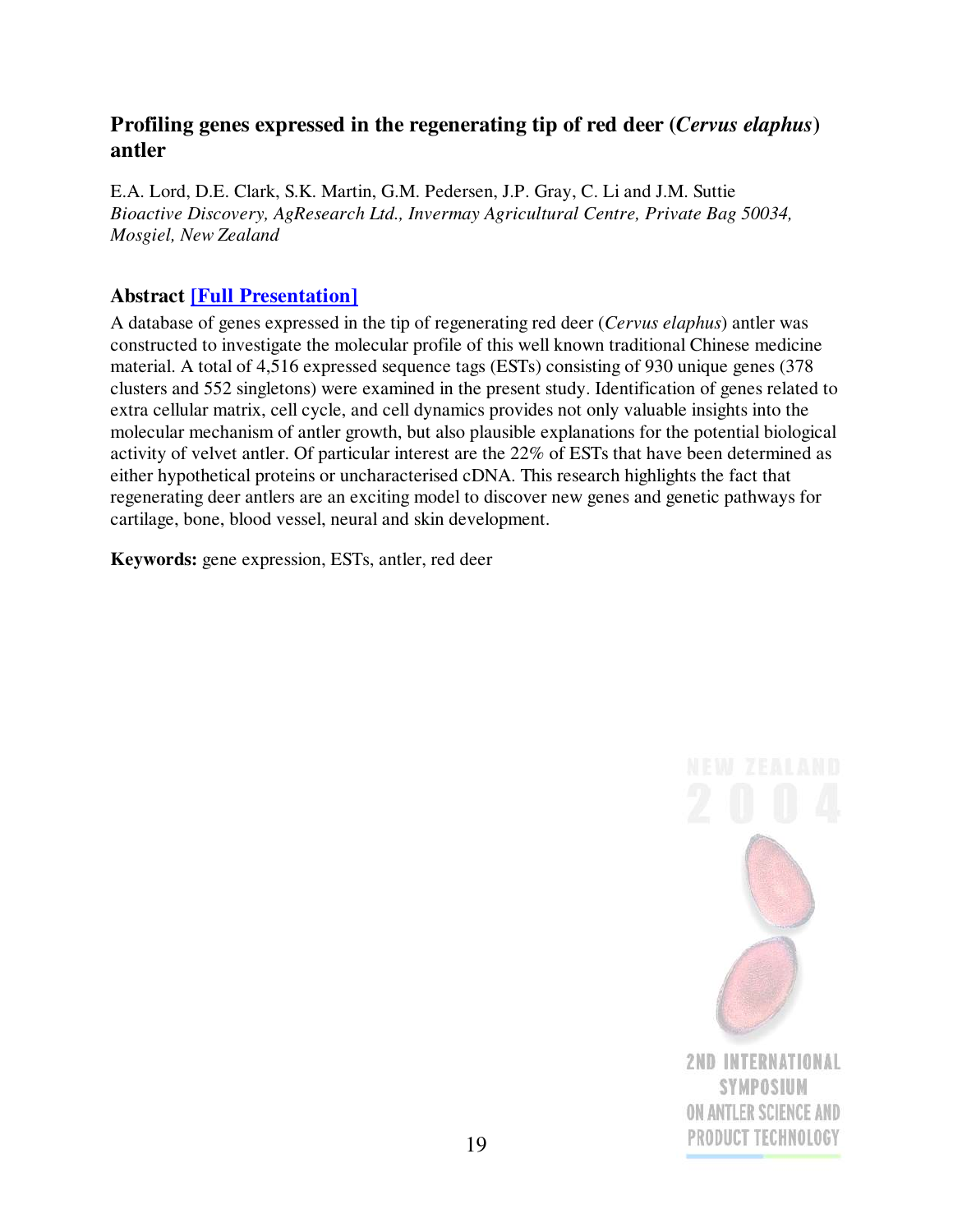#### <span id="page-19-0"></span>**Deer velvet processing in New Zealand**

C. Ford

*CK Import Export NZ Ltd, 377 Bayley Road, RD3, Te Awamutu*

#### **Abstract**

As the Velvet antler Industry in New Zealand is relatively new, it is characterised by continual and rapid change and constant improvement. Features include the continuing development of the NZ farmed deer industry, velvet antler quality and size and a growing appreciation of new markets, new products and new opportunities

Quality processing relies on key partnerships between farmers, purchasing agents, processors and the market. The New Zealand industry has developed formal processes to ensure quality of the final product including industry codes for animal welfare, food safety, product identification, handling and storage and processing. A standard industry code of grading ensures consistency in product specification.

Within the factory, there is strict adherence to the specific steps involved in processing and associated quality control and production efficiency. A mixture of traditional techniques, modern oven cooking and air drying and freeze drying are described. Understanding of specific temperature based critical processing steps have allowed the development of a high volume, reduced time operation and yielding a consistent high quality, high bio-activity product. Key partnerships in processing between our traditional trading customers and their traditional skills and knowledge integrated with the NZ wide quality assurance systems and formal processing techniques have been critical.

New areas of use, further sophistication in processing techniques and continuing improvement in the antler produced on farm are all important components of a profitable and exciting future. Quality systems at all steps in the transformation of deer antler to final whole stick or sliced product or extract are the key to that future success.

**Key words**: deer, velvet antler, processing, grading, traditional processing, modern processing, quality, quality systems

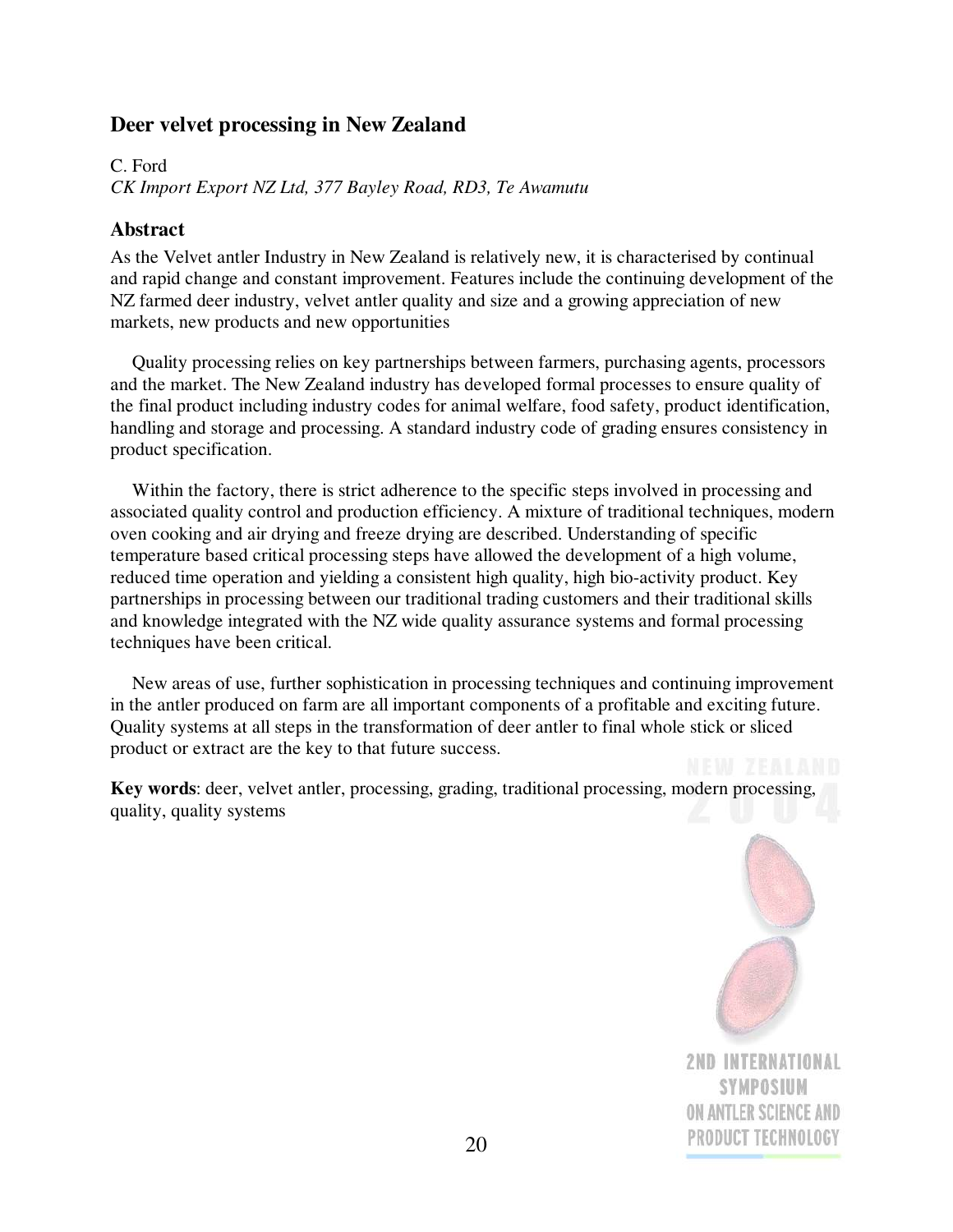### <span id="page-20-0"></span>**Research on chemical composition and efficacy of velvet antler in Korea**

B.T. Jeon, S.H. Moon, and M.H. Kim

*Korea Nokyong Research Center, Konkuk University, Chungju, 380-701, Korea*

### **Abstract [Full [Presentation\]](Feb-26 Thursday/Session 4 (pm)/Moon.pdf)**

We present the progress of Korean deer and deer related study. Study confirm that improvements to velvet production by nutritional means are small, and points out management issues such as diet change that affect potential productivity of deer farms. A study determined the effects on blood composition from different feed sources. There were especially large differences in composition of cholesterol, glucose, urea and minerals due to feed source. Also several researchers have been heavily involved in determining the variation of velvet content by feeding and have carried out several experiments on the variation of velvet production composition by different feed sources and nutrition level. Results indicate that body and velvet composition may greatly vary with feeding condition and thus it is partly possible to control velvet quality with feed sources.

**Keywords**: deer farming, velvet antler production, blood constituent, feeding behavior, clinical efficacy

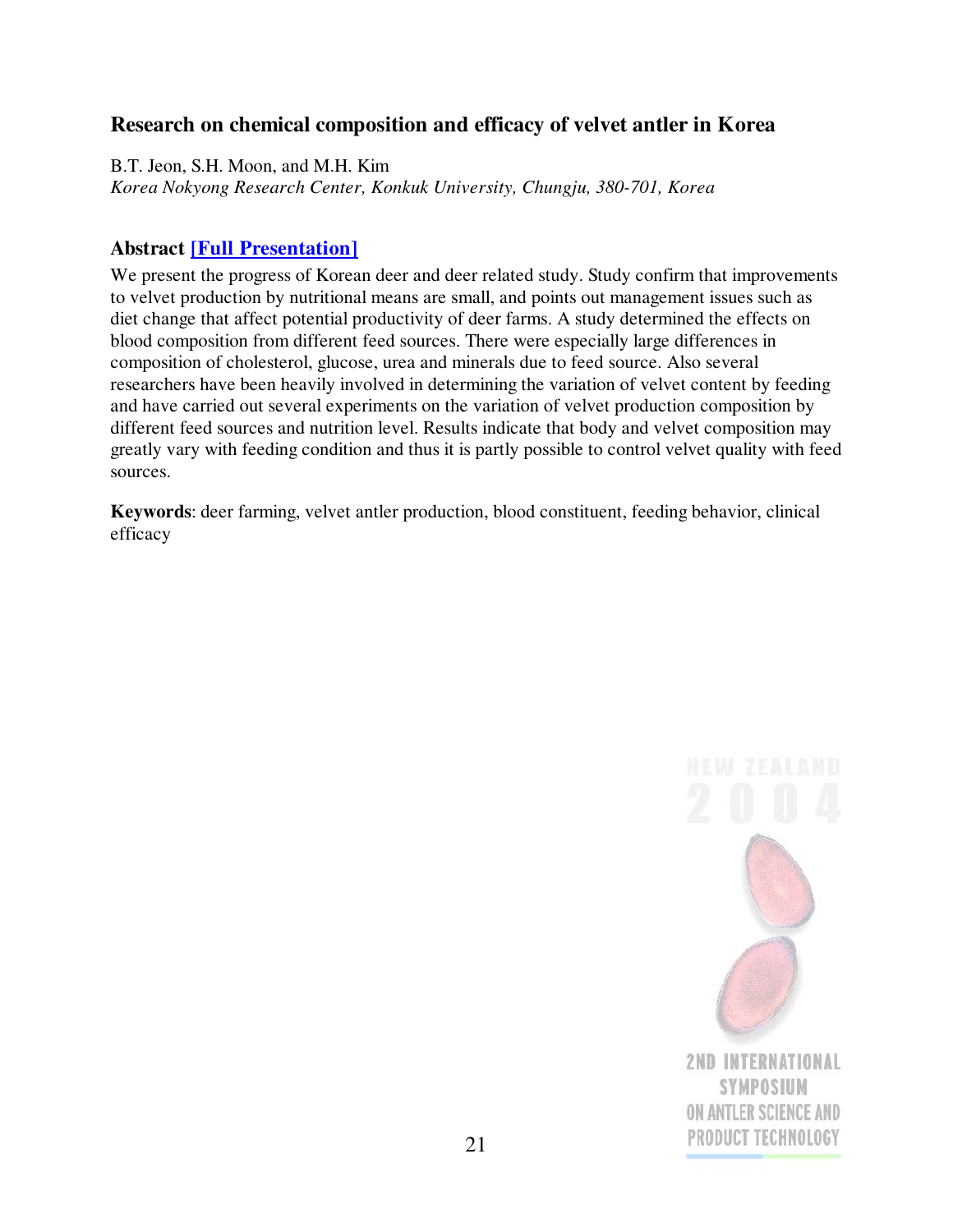### <span id="page-21-0"></span>**Velvet antler processing, from the Chinese perspective**

F. Yang  $^1$ , X. Gao  $^2$ , C. Li<sup>3</sup>

*1 Institute of Special Wild-Economic Animal and Plant Sciences CAAS, Jilin 132109, P. R. China 2 Institute of Feed Research CAAS, Beijing, 100081, P. R. China flin <sup>3</sup> AgResearch Invermay Agricultural Centre, Private Bag 50034, Mosgiel, New Zealand*

### **Abstract**

Velvet antlers of sika and wapiti deer species have been used as Traditional Medicines either alone or in combination with other herbs for thousands of years in China. China was the first country in the world to farm deer, and has more than two hundred years of history of velvet processing. In this paper, we briefly review Chinese velvet processing history, currently used methods and the trend towards further velvet processing techniques. Velvet antler processing in China has evolved from the beginning to today through three distinguishable stages: Primitive processing, traditional water boiling and natural wind drying and modern methods. Three main velvet processing methods currently co-exist in China: traditional processing method, vacuum freeze-drying and microwave and far infrared oven processing. Each of these methods has advantages and disadvantages. Future velvet processing techniques in China will focus mainly on the maximisation of the potency of active substances in antlers after processing. Discoveries of novel or unique active molecules from velvet antler will greatly facilitate the establishment of these new techniques.

**Key words**: deer antler, velvet processing, vacuum freeze-drying, microwave and far infrared

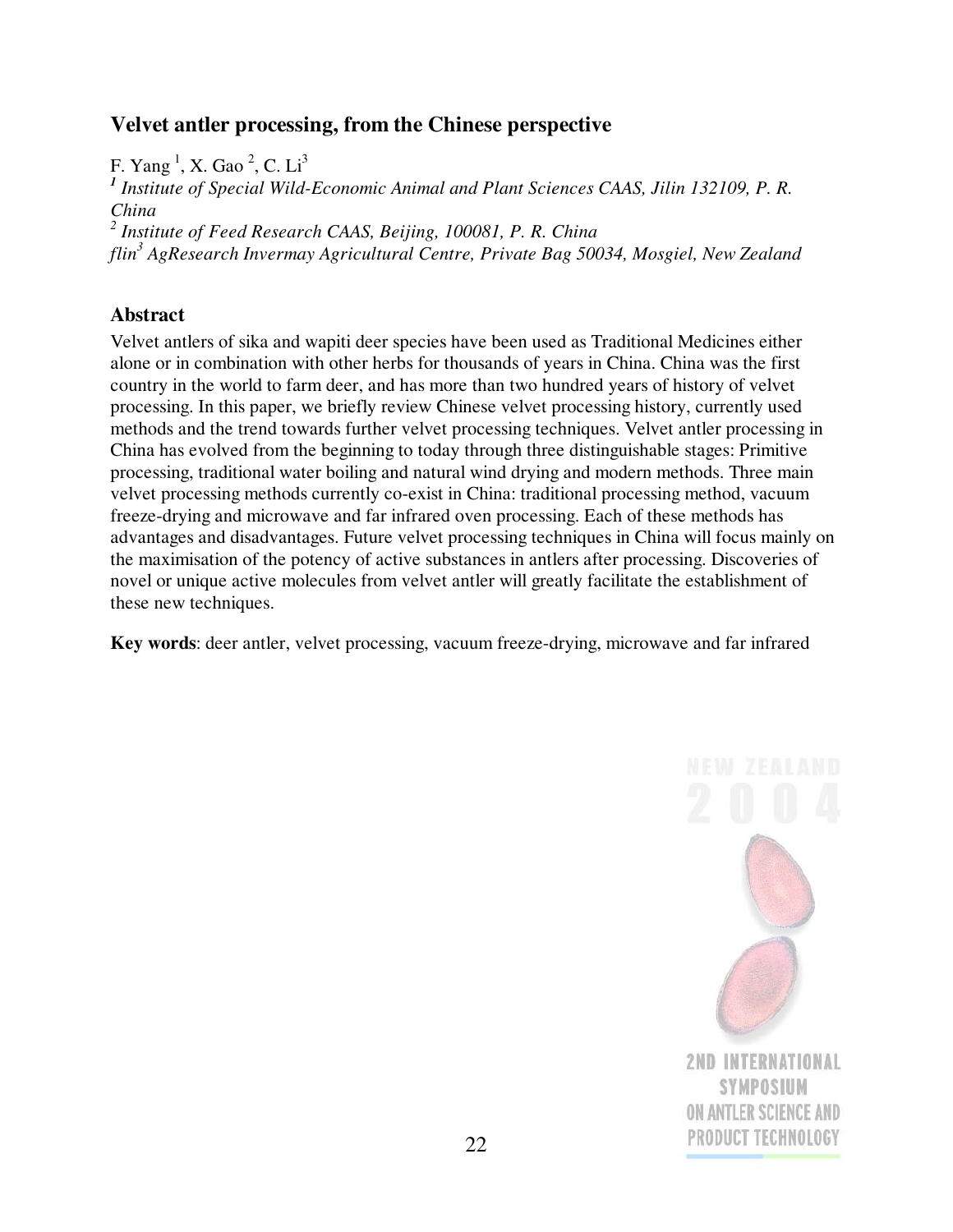### <span id="page-22-0"></span>**Composition of Chinese velvet antler**

Q. Wang, H. Zhang, Y. Wang and C. Yang

*College of Chinese Medicine Materials, Jilin Agricultural University, Changchun 130118, PRC*

#### **Abstract**

Deer velvet antlers have been widely used as Traditional Medicine in China and other Southeast Asian Countries for thousands of years. Pharmacological effectiveness of velvet antler relies on its complex composition. Since early last century, Chinese scientists have been working on velvet composition analysis and identified a variety of substances from velvet antlers. These include amino acids, cholesterol, phospholipids (which includes lysophosphalidyl choline, phosphatidyl choline), minerals, hormones, collagen, proteoglycans, chondroitin sulfate, glucosamine sulfate, GAGS, keratan sulfate, dermatan, hyaluronic acid, growth hormones and growth factors, nucleotides, prostaglandins, polyamine and gangliosides. In this review, we have collected and sumarised the published velvet composition data from China. Based on this summary, individual researchers can avoid the repetition, identify the gaps and synergize the effort to further explore novel or unique velvet substances. Any new discoveries on velvet antler composition would not only promote velvet industry, facilitate the establishment of new antler processing methods, but also identify new opportunities for clinic usefulness.

**Keywords**: deer, antler, velvet, composition, active substance

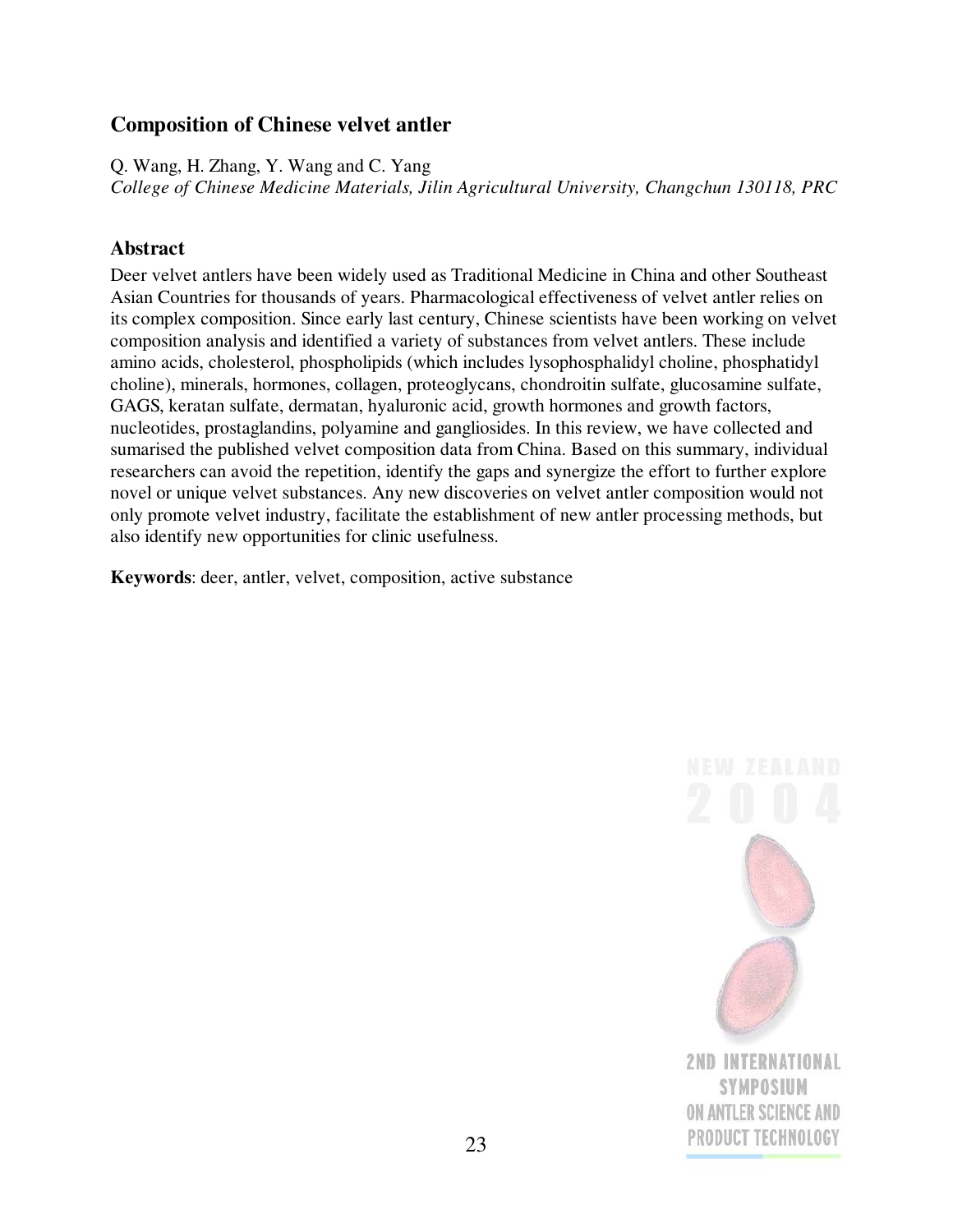### <span id="page-23-0"></span>**Russian velvet research**

V.G. Lunitsin, N.P. Borisov, S.I. Ognev and N.A. Frolov *Russia's Research Institute of Deer Velvet Industry, Barnaul, Russia*

#### **Abstract**

The Russian Deer Velvet Industry is based on breeding of two deer species: maral deer (*Cervus elaphus sibiricus* Severtzov) and spotted deer (*Cervus nippon hortrulorum*). At present, the total number of velveting stags is 90,000 animals, which annually give 114-116 tons of raw and 41 tons of processed velvet. Quality of deer velvet depends on the stage when it is cut. The general chemical composition of maral and spotted deer velvet is as follows: moisture – 11.6-11.9%; dry matter – 88-88.3%; ash – 34-35.5%; organic matter – 52.8-54.0%; fats – 3.16-3.74%; total nitrogen – 9.6-9.8%. There are no significant differences between the chemical compositions of maral deer velvet and spotted deer velvet. The predominant lipids fractions in deer velvet are phospholipids, sterols and free fatty acids. The chemical components of deer velvet antlers can be grouped into five major categories. Firstly, there are mineral substances that include microelements and show high biological potency in the form of chelates and ionic complexes. The second group comprises the amino acids; 100 g of deer velvet flour contains 30-40 g of amino acids. The third group contains six peptides and one lipopeptide. The fourth group comprises the lipid fraction; 100 g of deer velvet extract contains 1.8 g of lipid. Nucleic acid bases comprise the fifth group of biologically active substances.

**Keywords:** deer velvet, Russia, composition, maral, spotted deer

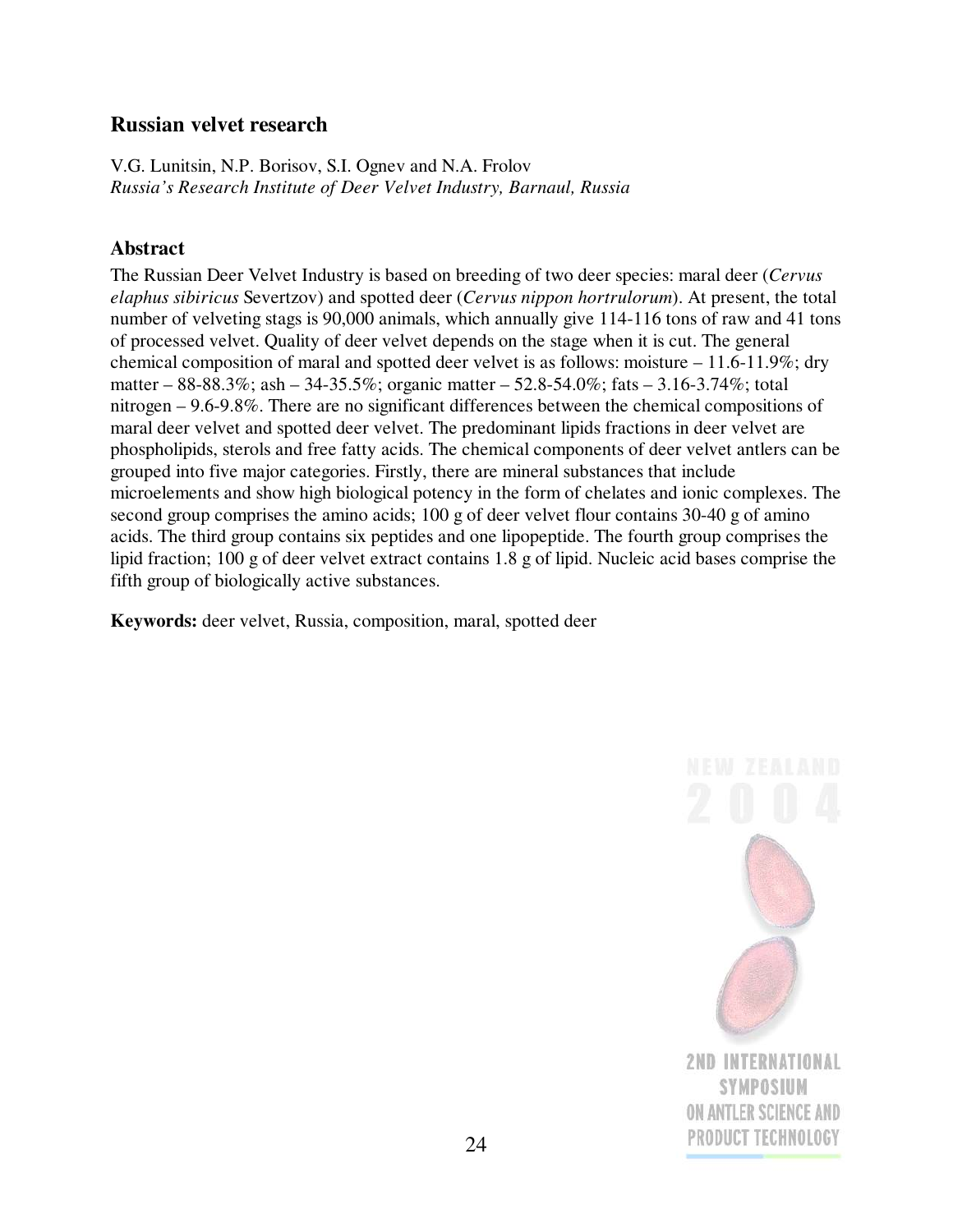### <span id="page-24-0"></span>**The effects of New Zealand deer antler velvet supplementation on body composition, strength, and maximal aerobic and anaerobic performance**

C.E. Broeder<sup>1</sup>, R. Percival<sup>2</sup>, J. Quindry<sup>3</sup>, L. Panton<sup>4</sup>, T. Wills<sup>2</sup>, K.D. Browder<sup>5</sup>, C. Earnest<sup>6</sup>, A. Almada<sup>7</sup>, S.R. Haines ${}^{8}$ , J.M. Suttie ${}^{8}$ 

*1-Benedictine University; 2-East Tennessee State University; 3-University of Florida; 4- Florida State University, 5-University of Idaho; 6-The Cooper Institute; 7-Imagine Nutrition & MetaResponse Sciences; 8-AgResearch, Mosgiel, New Zealand*

#### **Abstract [Full [Presentation\]](Feb-27 Friday/Session 2 (am)/Broeder.pdf)**

In the present study, we investigated the physiological and potential performance enhancing effects of New Zealand Deer Antler Velvet (NZDAV) supplementation in men. Thirty-two males between the ages of 18 and 35 with at least 4 years of weight lifting experience were randomly assigned using a double-blinded procedure into either a placebo or NZDAV treatment group. Placebo group members received sugar pills and the NZDAV group received 1500 mg NZDAV once in the morning and immediately prior to bed-time. Random assignment was done in matched pairs (1 placebo; 1 NZDAV). Prior to and immediately following the 10-week supplementation use, each subject participated in a series of measurements. These procedures included the measurement of maximal aerobic capacity ( $\rm\dot{V}\rm{O,}$  max), maximal power output on a cycle ergometer, a determination of maximal strength (1-RM) for the bench-press and squat, a comprehensive blood chemistry profile, body composition analyses (DEXA), and a 3-day dietary recall. Of the original 32 subjects recruited for this study, 56% of the subjects completed all aspects of the study properly which was evenly divided between the two treatment groups leaving the placebo group  $n = 9$  and NZDAV group  $n = 9$  subjects. At the start of the study, there were no significant differences between the groups in their respective body composition profile variables. In the NZDAV group, DEXA % body fat ( $p = 0.04$ ), DEXA Fat Wt ( $p = 0.07$ ), and Trunk-to-limb Fat Wt ratio ( $p = 0.02$ ) either significantly declined or neared significance. According to the results for the placebo group, only the 1-RM values for this group's absolute bench (Pre:  $123.2 \pm$ 24.0 kg; Post:  $128.3 \pm 27.5$  kg,  $4.1\%$ ; p = 0.04) and squat (Pre:  $150.5 \pm 28.2$  kg; Post:  $156.6 \pm 10.5$ 30.4 kg,  $4.1\%$ ; p = 0.04) 1-RM improved after the intervention period. When normalized for kilogram of total body weight, the placebo group did not show any significant differences for the 1-RM measurement in both the bench and squat. In contrast, the NZDAV showed a significant improvement in the 1-RM values in absolute terms and relative to total body weight. In absolute terms, the 1-RM for the bench press increased  $4.2\%$  (Pre:  $120.0 \pm 23.6$  kg; Post:  $125.0 \pm 25.7$  kg;  $p = 0.02$ ) while the squat 1-RM improved 9.9% (Pre: 159.3  $\pm$  42.7 kg; Post: 175.0  $\pm$  43.5kg; p = 0.002) in NZDAV group. In contrast to the placebo group, when 1-RM values were expressed relative to total body weight, the bench press and squat also significantly improved 4.0% and 10.1%, respectively ( $p = 0.02$ ) in the NZDAV. One of the most interesting findings of this study was the fact that there was also a significant improvement in aerobic capacity in the NZDAV treatment group. In liters  $\cdot$  min<sup>-1</sup>,  $\rm \check{V}\mathrm{O}_{2}$  max increased significantly by 9.8% from the pre-to posttreatment period  $(4.30 \pm 0.45 \text{ to } 4.72 \pm 0.60 \text{ liter} \cdot \text{min}^{-1}$ ; p = 0.002). When expressed relative to total body weight in kilograms,  $\dot{V}_{\text{O,max}}$  remained significantly elevated 9.4% (46.5  $\pm$  8.1 to 50.0  $\pm$  8.9 ml • kg<sup>-1</sup> • min<sup>-1</sup>) following the training-supplement intervention. This study's results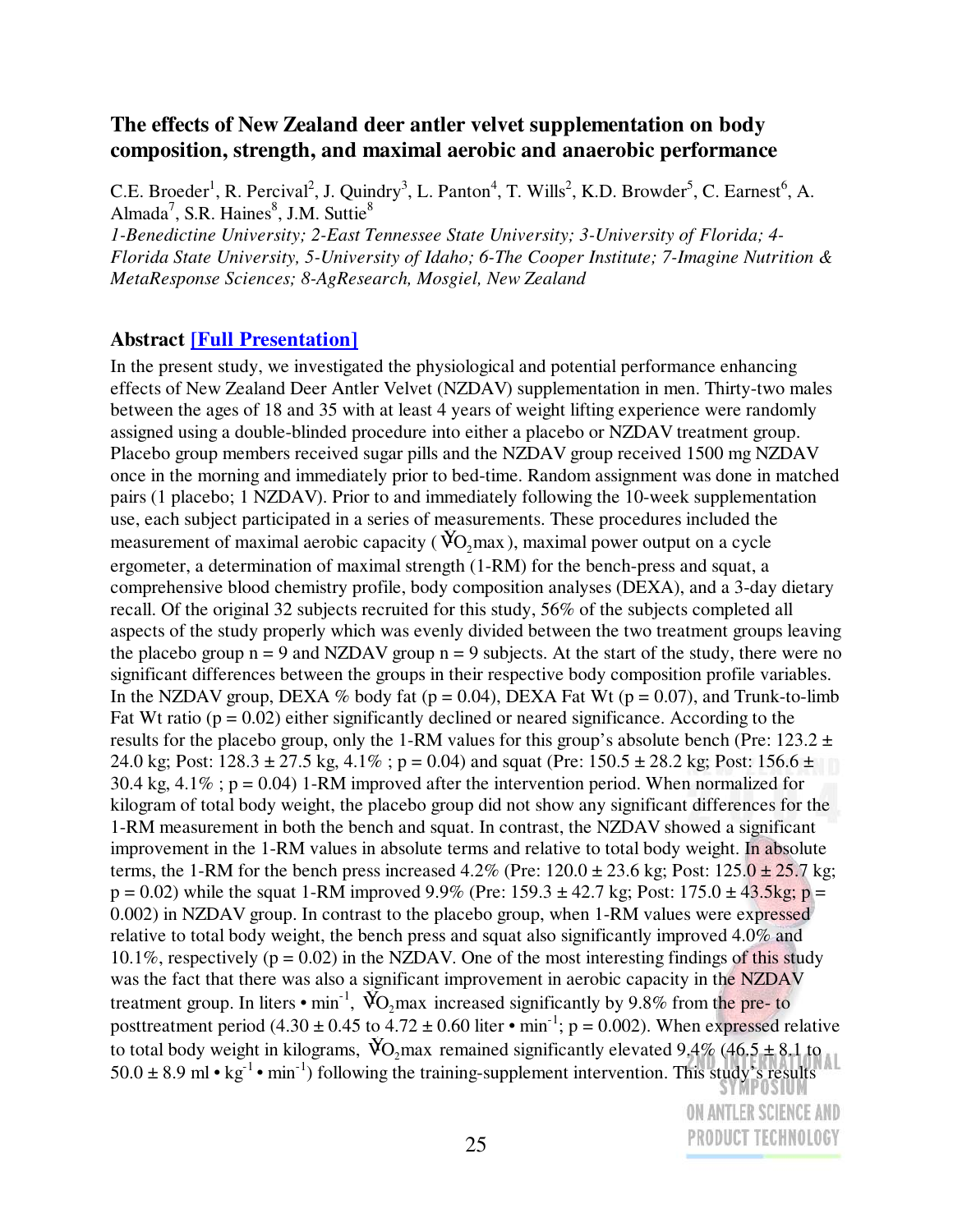suggest that NZDAV may have positive effects on body composition and strength/power in resistance training men.

**Keywords**: deer antler velvet, strength training, performance, aerobic power, anaerobic power

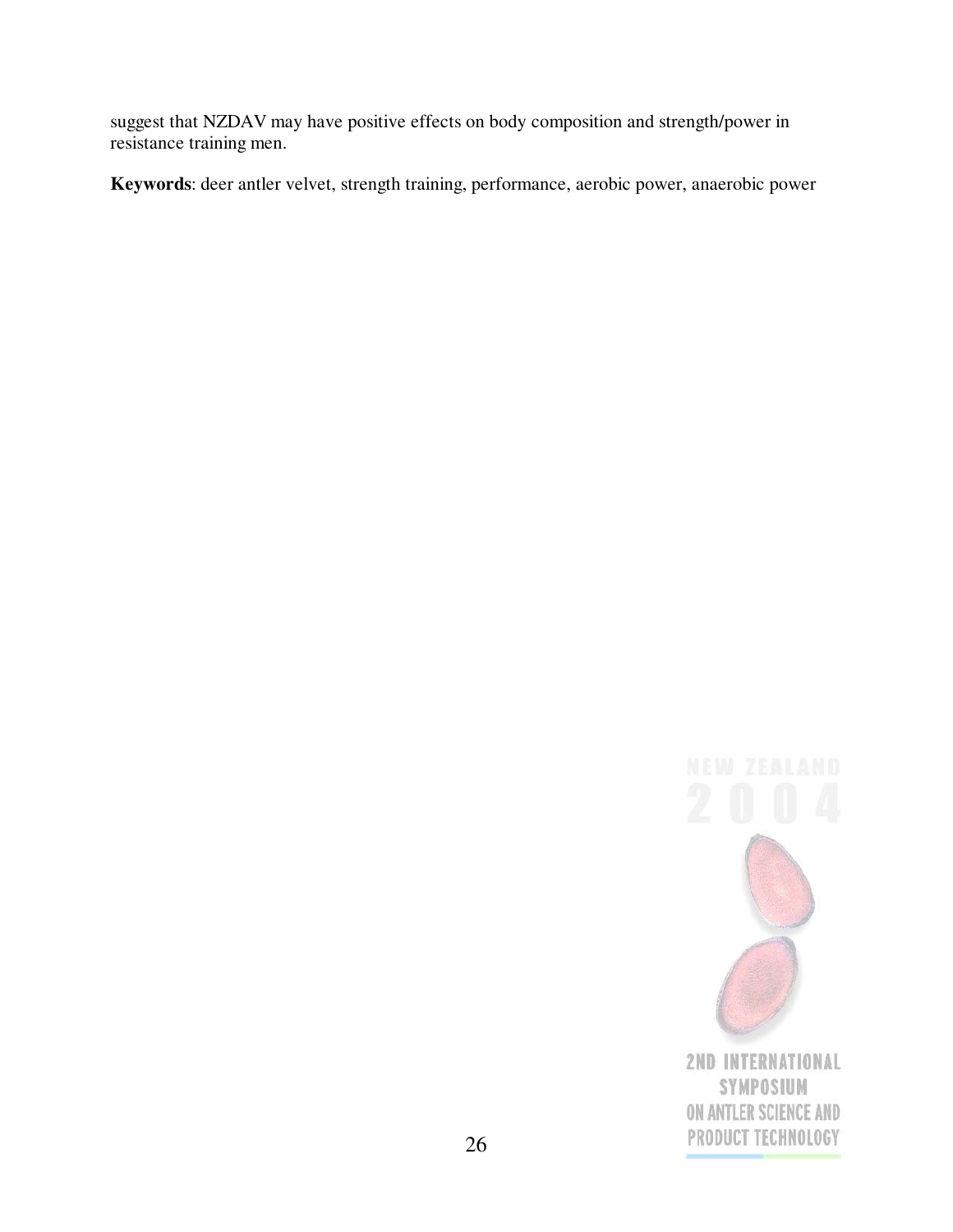### <span id="page-26-0"></span>**A review of dose levels of deer velvet products in relation to efficacy**

J.M. Suttie and S.R. Haines

*AgResearch, Invermay Agricultural Centre, Private Bag 50034, Mosgiel, New Zealand*

### **Abstract [Full [Presentation\]](Feb-27 Friday/Session 2 (am)/Suttie.pdf)**

Deer velvet has been used in Traditional Chinese Medicine for millennia and has a growing market as a Western Dietary Supplement. In addition an alcohol extract of deer velvet, Pantocrin, has been developed in Russia. The way in which deer velvet is taken varies markedly in Asia, where it is typically combined with other medicinal products, compared with the dietary supplement where ground velvet is frequently taken alone as a capsule. The dietary supplement business has frequently requested advice on effective doses for proven therapeutic effects but no dose response studies using deer velvet have been attempted in a Western nation. Variations in deer velvet quality, method of preparation, clinical endpoint and length of treatment have all hampered analysis of effective dose and meant that there has been no robust advice on dose.

The present review draws data from a variety of studies and sources and expresses various measures of clinical effectiveness in terms of milligrams of deer velvet powder equivalent. The review concludes that 1500-3000 mg/day (i.e. about 20-40 mg/kg/day) of deer velvet powder equivalent is required in a person for a performance improving effective response.

The data are presented as a preliminary guide prior to future specific dose response studies. Individuals should consult a medical practitioner before taking any deer velvet product, and consumption should be discontinued if any side effects are experienced.

**Keywords**: deer velvet powder, Pantocrin, clinical trials, dose efficacy

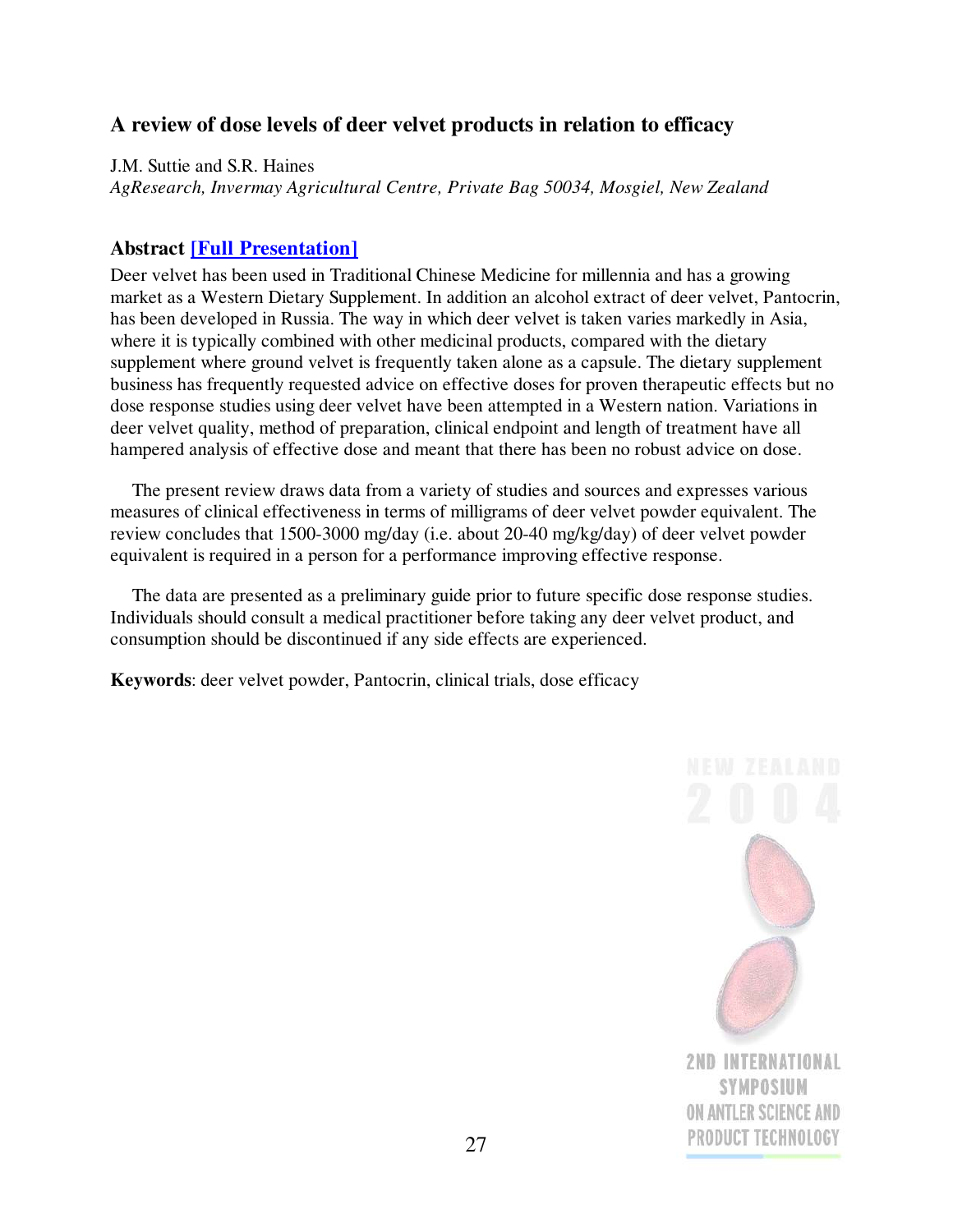### <span id="page-27-0"></span>**Antler and angiogenesis**

D.E. Clark, S.R. Haines, E.A. Lord, W. Wang, J.M. Suttie *AgResearch, Invermay Agricultural Centre, Private Bag 50034, Mosgiel, New Zealand*

### **Abstract [Full [Presentation\]](Feb-27 Friday/Session 3 (pm)/Clark.pdf)**

Angiogenesis is the process by which blood vessels grow and occurs in both physiological and pathological situations. The antler is highly unusual in that it contains vascularised cartilage. Little is known of the factors that might cause the growth of blood vessels in antler or whether angiogenic extracts can be isolated from deer antler. Here we have examined the angiogenic potential of antler at 55-60 days of growth. Blood vessels were detected using immunohistochemistry for alpha smooth muscle actin. The angiogenic growth factor VEGF and its receptor KDR were detected in the antler. VEGF-121 and VEGF-165 splice variants were both sequenced from the antler tip and *in situ* hybridisation for VEGF mRNA detected transcript in the precartilage region and in association with the vascular channels in the upper cartilage region. KDR mRNA was found only in the precartilage region. The angiogenic and chondrogenic factor pleiotrophin was sequenced from antler. *In situ* hybridisation for pleiotrophin revealed large amounts of transcript for pleiotrophin within the antler. Within the dermis and cartilage regions the transcript was associated with blood vessels. The chondrocytes of the precartilage region contained large amounts of pleiotrophin mRNA. This finding is compatible with pleiotrophin having potentially both an angiogenic and a chondrogenic effect. Extracts derived from antler were also produced and were shown to cause the proliferation and migration of endothelial cells *in vitro*.

The results thus indicate that both VEGF and pleiotrophin are likely to be playing a role in the angiogenesis seen within the antler. This research lays the foundation to discover what other factors drive this rapid angiogenesis and overcome the normal propensity of cartilage to be avascular. The antler also provides an exciting source tissue for the production of extracts with potent angiogenic activity.

**Keywords:** vasculature, angiogenesis, antler, VEGF, pleiotrophin, actin



SYMPOSIUM ON ANTLER SCIENCE AND PRODUCT TECHNOLOGY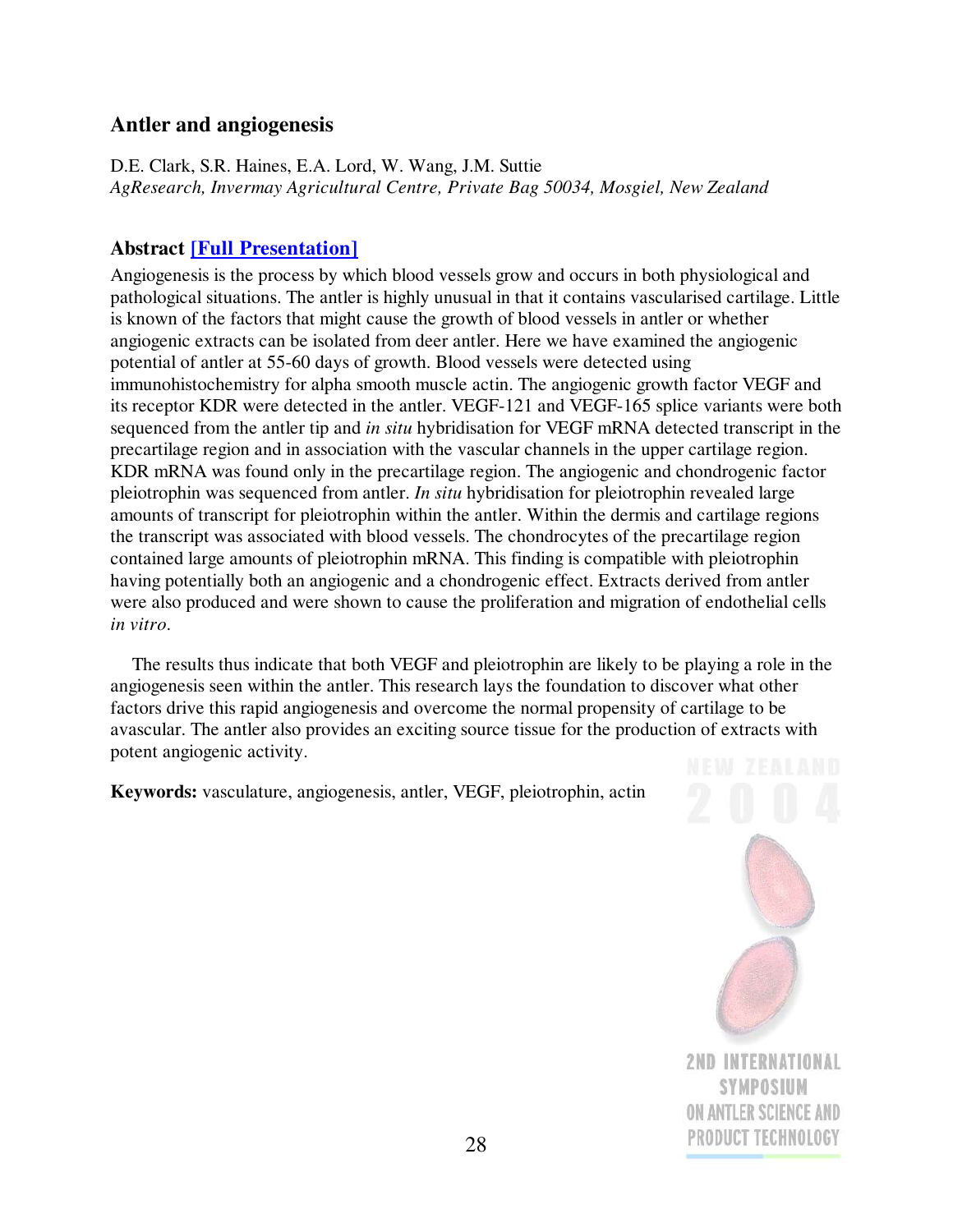#### <span id="page-28-0"></span>**Velvet deer products as new nutragenomic sources: The Russian perspective**

W. Letchamo<sup>1</sup>, A. Shebalin<sup>2</sup>, A. Dygai<sup>3</sup>, N. Suslov<sup>3</sup>, E. Godberg<sup>3</sup> *<sup>1</sup>Herba Medica, P.O.Box 176 New Brunswick, N.J. 08903, U.S.A., <sup>2</sup>PantoProject, Biisk, Altai 659300, Russia. <sup>3</sup>Pharmacology Research Institute, Russian Academy of Medical Sciences, Tomsk, Russia*

#### **Abstract [Full [Presentation\]](Feb-27 Friday/Session 3 (pm)/Letchamo.pdf)**

There has been a tremendous progress in the depth of understanding of many biochemical processes at cellular and molecular levels, while improvements in analytical methods and instrumentation in nutragenomics has often exceeded our expectations. Though many of the secrets and laws of biological mechanisms are being fully understood, often the question of the effects of a long-term use of new chemicals or natural product formulations that emerge to the markets remain to be exactly uncovered.

Velvet deer products in various forms have been among the most frequently used healthpromoting components in Oriental medicine. To date Russian and Siberian traditional health care system is based on combinations of modern and traditional practices. In addition to the chemical preparations, Russian and Siberian traditional medicinal preparations are based on animal byproducts, plants and fungal origins.

The objective of this manuscript is to present a glimpse of new developments in the processing, formulations, and applications of velvet deer products in Russian health care system, nutragenomics, sports nutrition, space research programs, and other pharmacological applications. The latest development in the new areas of applications, such as space research programs, improvement of adaptogenic mechanisms, improvement of general wellbeing, enhancement of memory and mental activity, and perspectives of quality control and product identification in Russia are presented.

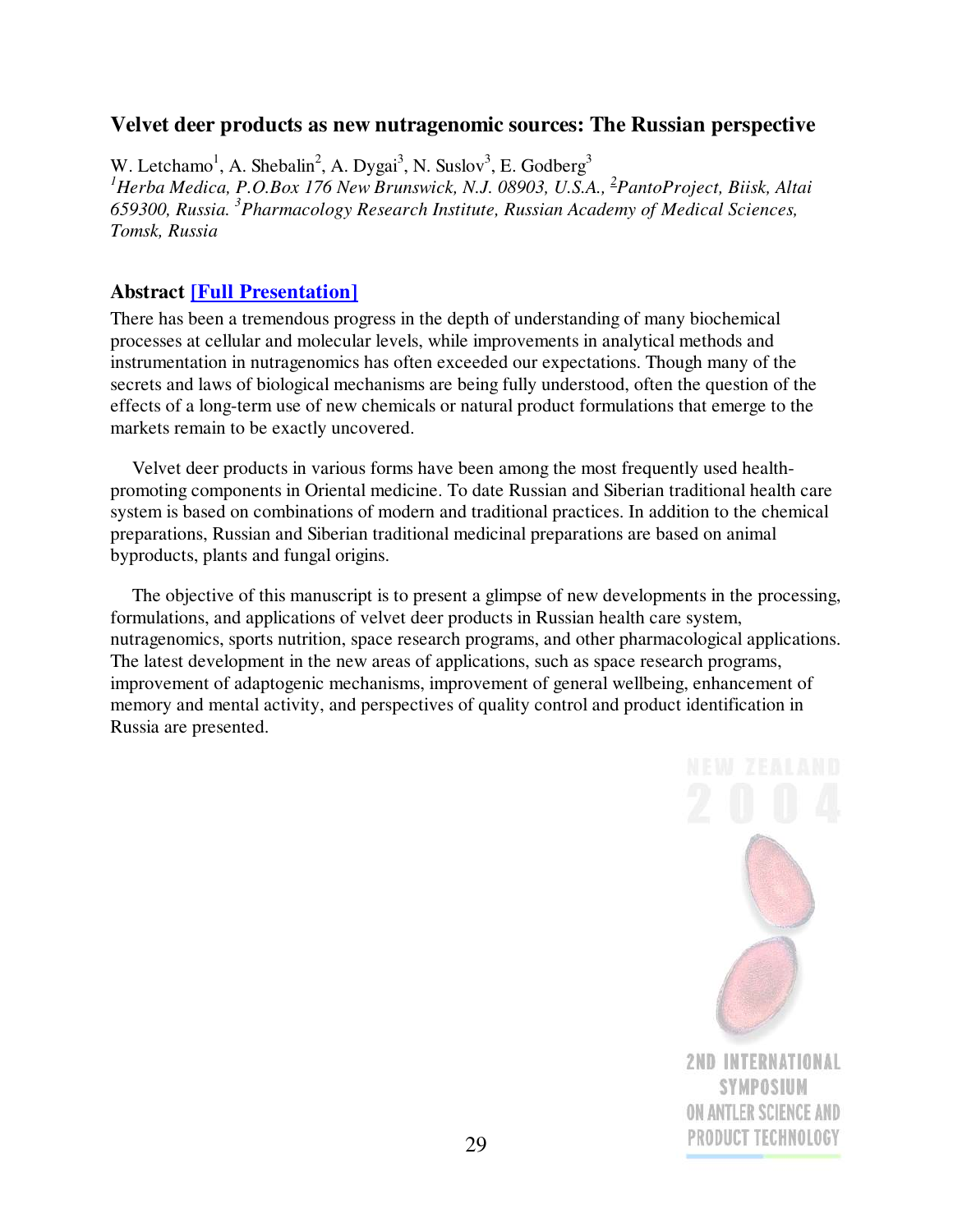### <span id="page-29-0"></span>**Antler market update – North America**

M.R. Woodbury *Western College of Veterinary Medicine, University of Saskatchewan, Saskatoon, Canada*

### **Abstract [Full [Presentation\]](Feb-27 Friday/Session 4 (pm)/Woodbury - Market Update.pdf)**

Chronic Wasting Disease (CWD) has destroyed most markets for North American antler and antler products. Trade barriers have closed access to Korean, Chinese, New Zealand and Australian markets. In 2003, some borders were still open to velvet and a Toronto based Hong Kong buyer purchased Canadian velvet in Saskatchewan for the following prices: Grade A - \$33- \$40 CDN /kg (\$15-\$18/lb), Grade B - \$28.50 CDN /kg (\$13/lb), Over grown - \$22 CDN (\$10/lb). North American consumers have not over-reacted to the potential health risks posed by prions in elk and deer products. Sales of processed nutraceutical product have not fallen as far as expected but some smaller farm gate suppliers have become discouraged and have stopped offering product. Canadian processors and marketers whose business was largely in the US have suffered badly from disease control strategies and barriers. The immediate future depends largely on the reopening of the US border to Canadian product. Breeding stock and velvet producers who are downsizing or exiting the industry have placed some of their animals on the market and elk bulls are now worth \$1000 to \$1500 at auction. A decrease in the price of "high wire" hunt packages has kept hunt participants interested in hard antler trophy hunting. Basic hunts for white-tailed deer and elk range from \$1,800 to \$10,000 US for a 3-day hunt depending on the desired antler size and relative luxury of the hunt farm arrangements. Future domestic North American sales for soft antler depend on the strength of industry marketing efforts and export sales depend on the reopening of trade borders in Korea and China.

**Key words**: velvet antler, markets, CWD, nutraceutical, trade barrier